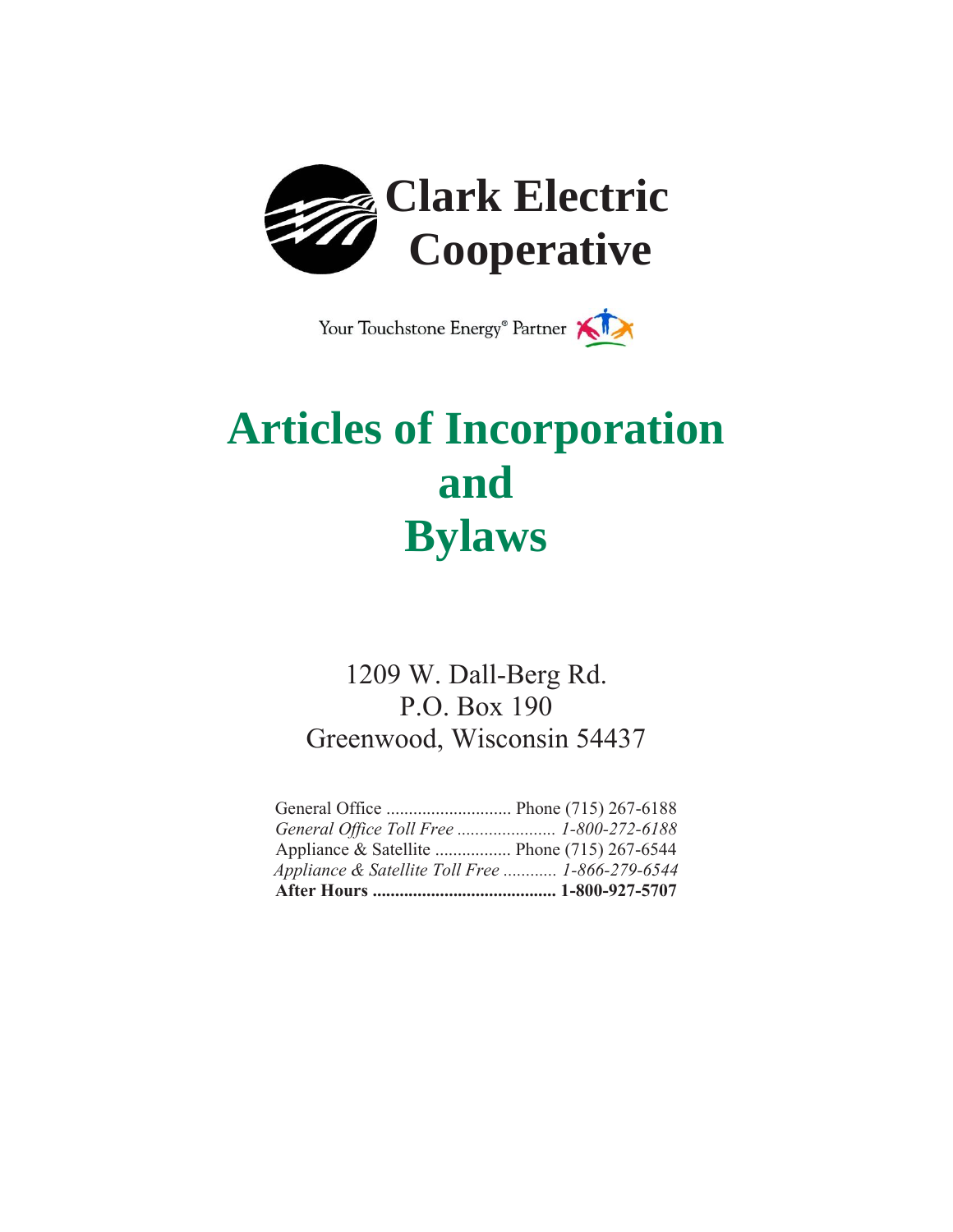# **RESTATED**

# **ARTICLES OF INCORPORATION**

# **(Last Revised April 10, 2014)**

#### **ARTICLE I Name and Location**

The name of this cooperative association shall be Clark Electric Cooperative, and its location and principal office shall be in the City of Greenwood, in Clark County, Wisconsin, Post Office Address: Greenwood, Wisconsin 54437.

# **ARTICLE II Purposes**

The principal purpose for which this cooperative association is formed is that of furnishing its members with electric power and energy on a cooperative nonprofit basis. The cooperative may engage in any activity within the purposes for which cooperative associations may be organized under Wisconsin law and all such activities shall be deemed within its purposes subject to such express limitations as may be imposed pursuant to its bylaws.

#### **ARTICLES III Duration**

The duration of this cooperative association shall be perpetual.

# **ARTICLE IV Non Stock and Member Classes**

This cooperative association is organized without capital stock and there shall be only one class of members with respect to voting rights.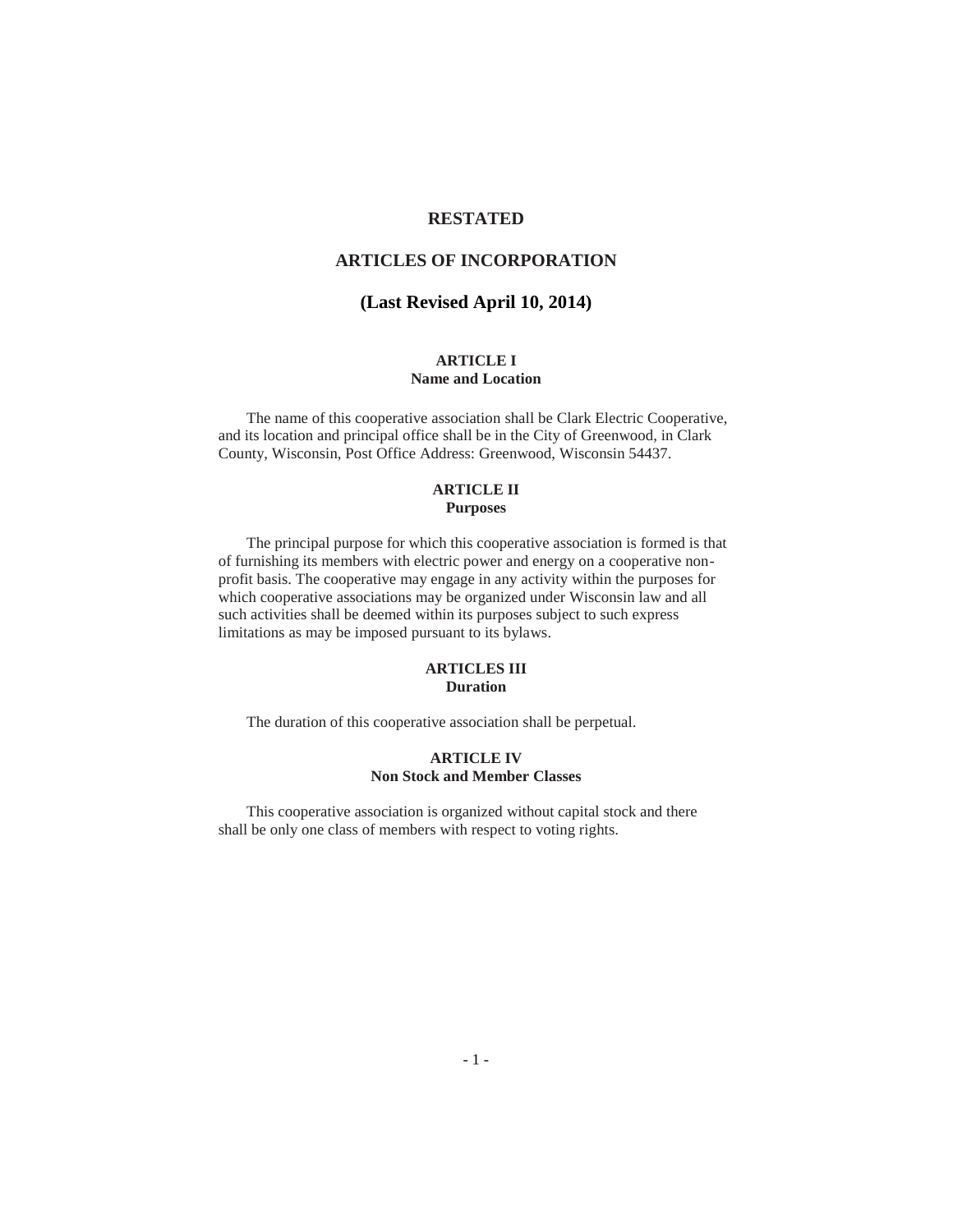#### **ARTICLE V Property Rights and Basis of Distribution in the Event of Dissolution.**

Upon dissolution, after

- (a) all debts and liabilities of the cooperative shall have been paid, and
- (b) all capital furnished through patronage shall have been retired as provided in the bylaws,

the remaining property and assets of the cooperative shall be distributed among the members and former members, in the proportion which the patronage capital credited to each bears to the total patronage capital credited to all members determined immediately prior to the final retirement of patronage capital described above. In making this distribution, patronage capital for each year may be adjusted to reflect the changes in the Consumer Price Index, if any, between the year the patronage capital was allocated and the date of distribution if and to the extent, in the judgment of the board of directors, fairness requires such adjustment.

## **ARTICLE VI Directors and Officers**

The business and affairs of the cooperative shall be managed by a board of directors. The number, term, qualifications, and manner of voting for directors shall be specified in the bylaws.

The titles, terms, manner of election and authority of the officers of this cooperative shall be as specified in the bylaws.

#### **ARTICLE VII Disposition of Property**

The cooperative may not sell, lease or otherwise dispose of or encumber all or any substantial portion of its property unless such sale, lease or other disposition is authorized at a meeting of the members by the affirmative vote of not less than three-fourths (3/4) of all of the members of the cooperative, and unless notice of such proposed sale, lease or other disposition shall have been contained in the notice of the meeting; provided, however, that merger or consolidation with, or sale, lease or other disposition of all or any substantial portion of its property to, another electric cooperative may be authorized by the affirmative vote of a majority of the members voting on the proposition at a meeting duly called and held; provided, further, that the board of directors, without authorization by the members, shall have full power to authorize the execution and delivery of mortgages or other encumbrances on any or all of the property of the cooperative to secure its indebtedness. Amendment of either of the voting requirements in this article shall require the affirmative vote of not less than the majority proposed to be amended.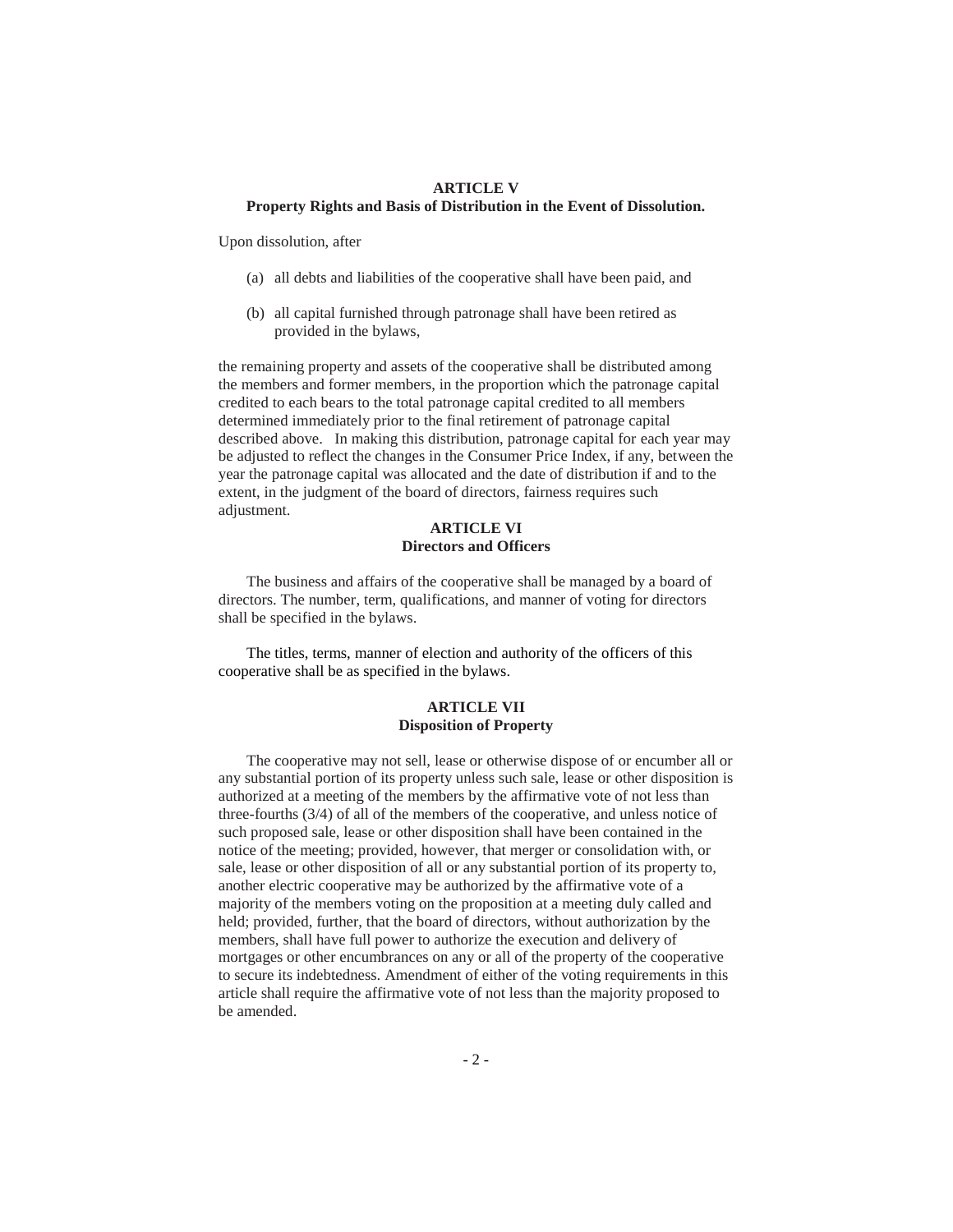# **RESTATED BYLAWS**

# **OF**

# **CLARK ELECTRIC COOPERATIVE**

**(Last Revised August 5, 2021)**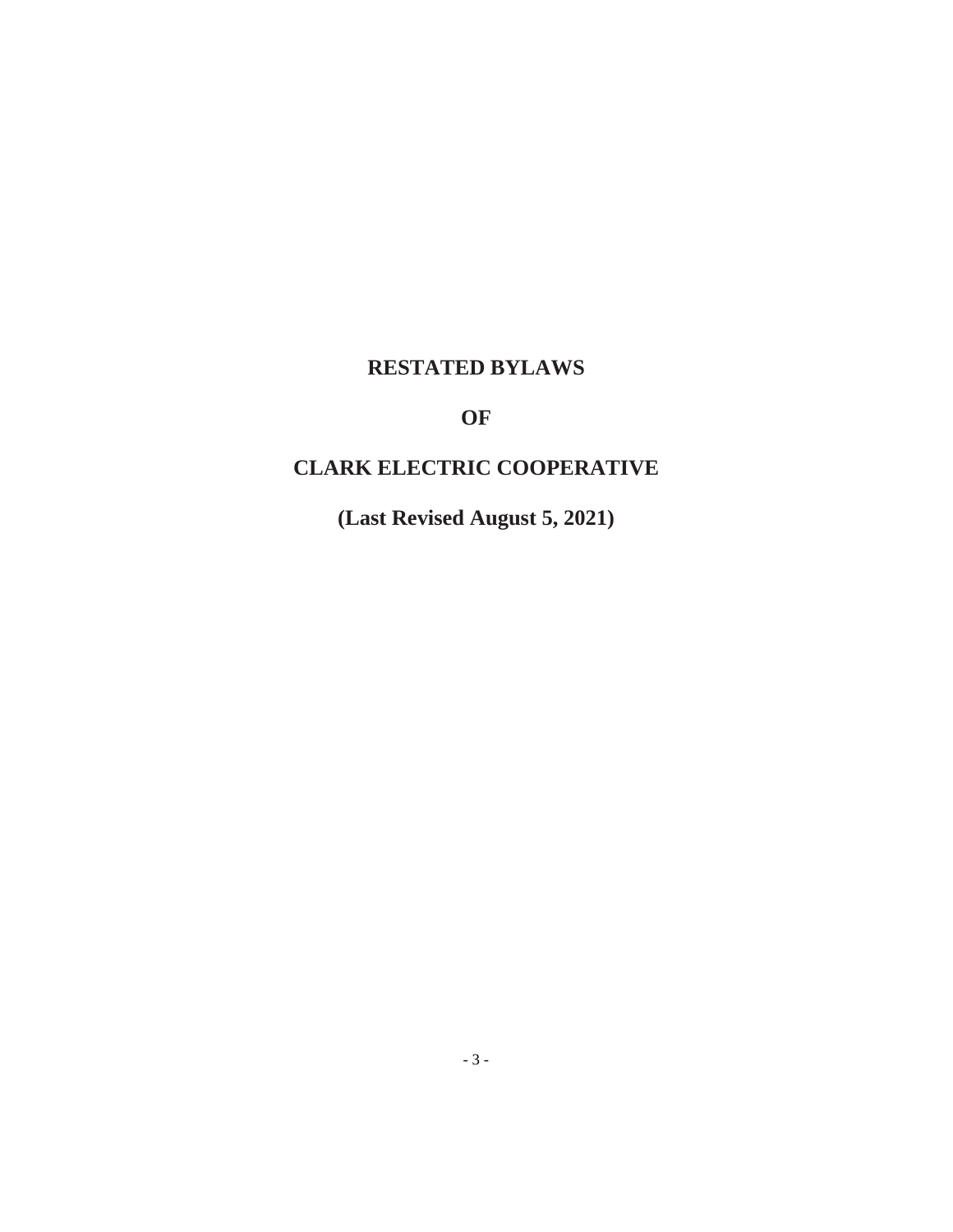# **Restated Bylaws Of CLARK ELECTRIC COOPERATIVE**

# **ARTICLE I Membership**

#### **SECTION 1. Requirements for Membership.**

Any person, firm, association, corporation or body politic or subdivision thereof will become a member of Clark Electric Cooperative (hereinafter called the "Cooperative") upon receipt of electric service from the Cooperative, provided that he/she or it has first:

- (a) Made an application for membership in such form as the Cooperative may designate;
- (b) Agreed to purchase from the Cooperative electric energy as hereinafter specified;
- (c) Agreed to comply with and be bound by the Articles of Incorporation and Bylaws of the Cooperative and any rules and regulations adopted by the board and;

Any person who requests service from the Cooperative subject to the conditions applicable to all patrons of the same class of service, upon receipt of such service shall be deemed a member with the same rights and privileges as each other member patron of such class. No member may hold more than one membership in the Cooperative and no membership in the Cooperative shall be transferable, except as provided in these bylaws.

Two or more persons may hold a membership as joint tenants with right of survivorship in accordance with the terms of their application and any rules of the board of directors applicable thereto. The provisions of Section 3 (a), (b), (c), (d), (e), (f) and (g) of this Article shall apply to a joint membership where the holders thereof are not husband and wife.

# **SECTION 2. [Reserved]**

#### **SECTION 3. Joint Membership.**

A husband and wife or others, may apply for a joint membership and subject to their compliance with the requirements set forth in Section 1 of this Article, may be accepted for such membership. The term "member" as used in these bylaws shall be deemed to include a husband and wife, or others holding a joint membership and any provisions relating to the rights and liabilities of membership shall apply equally with respect to the holders of a joint membership. Without limiting the generality of the foregoing, the effect of the hereinafter specified actions by or in respect of the holders of a joint membership shall be as follows:

- (a) The presence at a meeting of either or both shall be regarded as the presence of one member and shall constitute a joint waiver of notice of the meeting;
- (b) The vote of either separately or both jointly shall constitute one joint vote;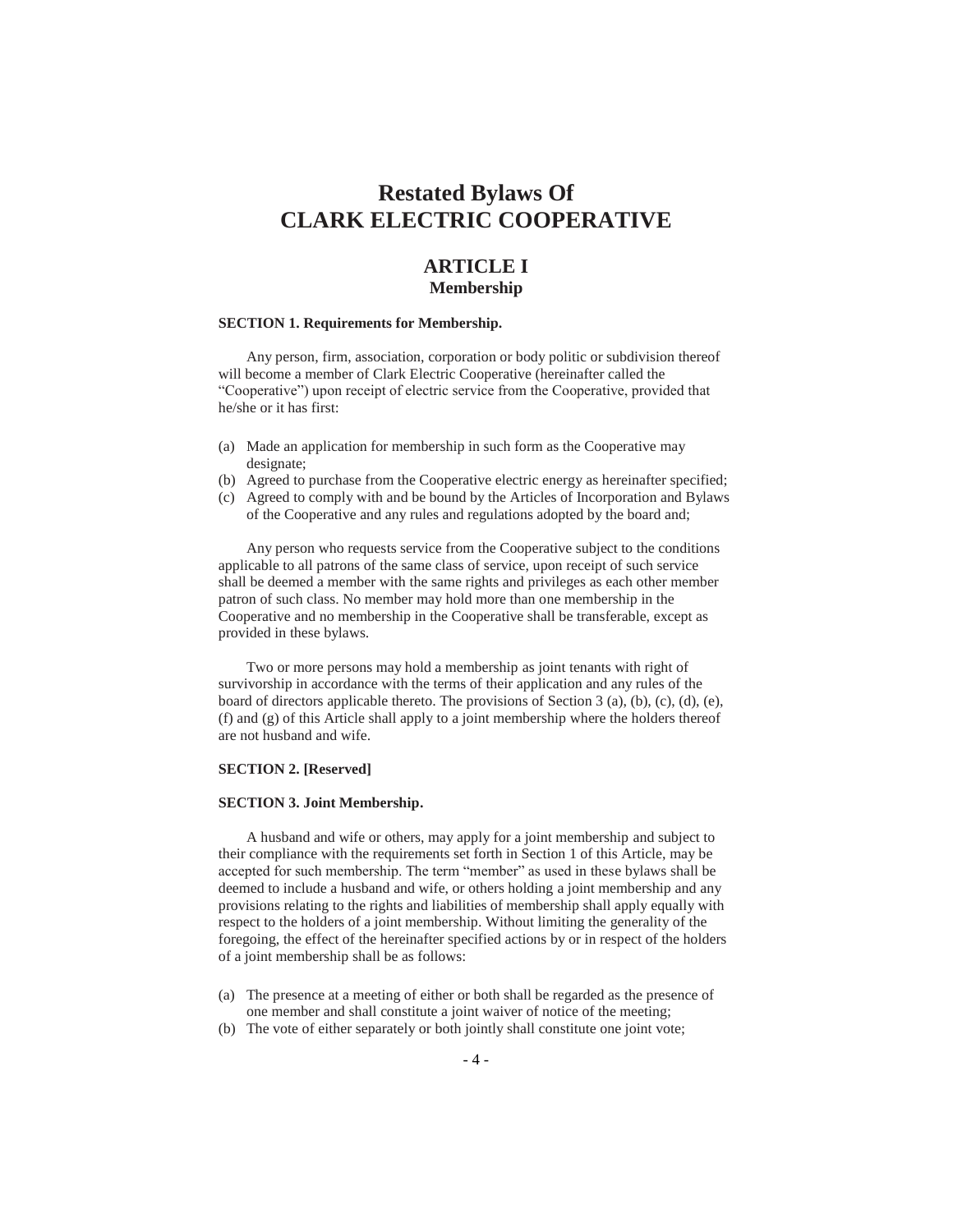- (c) A waiver of notice signed by either or both shall constitute a joint waiver;
- (d) Notice to either shall constitute notice to both;
- (e) Expulsion of either shall terminate the joint membership;
- (f) Withdrawal of either shall terminate the joint membership;
- (g) Either, but not both, may be elected or appointed as an officer or board member, provided that both meet the qualifications for such office.

# **SECTION 4. Conversion of Membership.**

- (a) By a written request signed by all persons having an interest therein, a membership in the name of one person or a joint membership may be converted to a membership of another of the two types. Such written request shall contain the agreement by all persons having an interest in a membership involved, to comply with the articles of incorporation, bylaws and rules and regulations adopted by the board.
- (b) Upon the death of either spouse or other person who is a party to the joint membership, such membership shall be held solely by the survivor, however the estate of the deceased shall not be released from any debts due the Cooperative.

#### **SECTION 5. Membership Fees.**

The payment of a membership fee shall not be required, but this shall not affect any meter or guarantee deposit or connection fee which may be required by rules and regulations of general application applicable to the class of service requested.

#### **SECTION 6. Purchase or Resale of Electric Energy.**

- (a) Each member shall, as soon as electric energy shall be available, purchase from the Cooperative all electric energy purchased for use on the premises specified in his or her application for membership, and shall pay therefor at rates which shall from time to time be fixed by the board.
- (b) It is expressly understood that amounts paid for electric energy in excess of the cost of service are furnished by members as capital and each member shall be credited with the capital so furnished as provided in these bylaws.
- (c) Each member shall pay to the Cooperative such minimum amount regardless of the amount of electric energy consumed, as shall be fixed by the board from time to time. Each member shall also pay all amounts owed by him to the Cooperative as and when the same shall become due and payable.
- (d) All purchased electric service on the premises of the member shall be supplied exclusively by the Cooperative, and the member shall not directly or indirectly sell, sublet, assign or otherwise dispose of, the electric service or any part thereof, without the consent of the Cooperative.
- (e) Production or use of electric energy on such premises, regardless of the source thereof, by means of facilities which shall be interconnected with Cooperative facilities, shall be subject to appropriate regulations as shall be fixed from time to time by the Cooperative.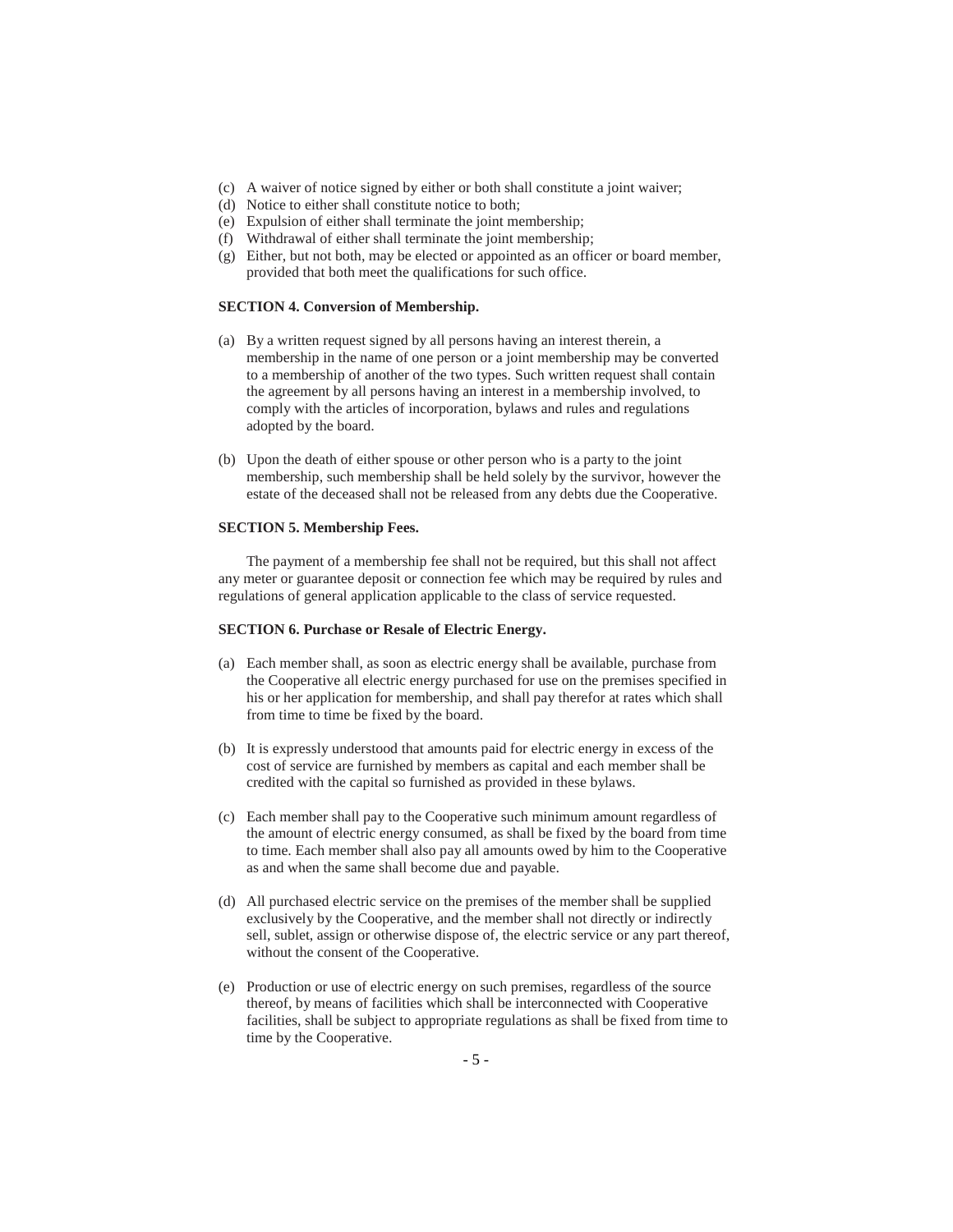#### **SECTION 7. Termination of Membership.**

- (a) Any member may withdraw from membership upon compliance with such uniform terms and conditions as the board may prescribe. The board may, by the affirmative vote of not less than two-thirds of all the members of the board, expel any member who fails to comply with any of the provisions of the articles of incorporation, bylaws or rules or regulations adopted by the board, but only if such member shall have been given written notice by the Cooperative that such failure makes him liable to expulsion and such failure shall have continued for at least ten days after such notice was given. Any expelled member may be reinstated by vote of the board or by vote of the members at any annual or special meeting. The membership of a member who for a period of six (6) months after service is available to him, has not purchased energy from the Cooperative, or of a member who has ceased to purchase energy from the Cooperative, may be canceled by resolution of the board.
- (b) Upon the withdrawal, death, cessation of existence or expulsion of a member, the membership of such member shall thereupon terminate. Termination of membership in any manner shall not release a member or his estate from any debts due the Cooperative.
- (c) Upon the legal separation or divorce of the holders of a joint membership, such membership shall be deemed to be held solely by the one who continues to occupy or use the premises covered by such membership, in the same manner and to the same effect as though such membership had never been joint, provided that except for the membership fee, if any, this provision shall not affect the ownership of funds held by the Cooperative in the names of the joint owners and further provided, that neither joint owner shall be released from debts due the Cooperative arising from the joint membership.

#### **SECTION 8. Property Rights and Basis of Distribution in the Event of Dissolution.**

Upon dissolution, after

- (a) all debts and liabilities shall have been paid, and
- (b) all capital furnished through patronage shall have been retired as provided in the bylaws,

the remaining property and assets of the Cooperative shall be distributed among the members and former members, in the proportion which the patronage capital credited to each bears to the total patronage capital credited to all members determined immediately prior to the final retirement of patronage capital described above. In making this distribution, patronage capital for each year may be adjusted to reflect the changes in the Consumer Price Index, if any, between the year the patronage capital was allocated and the date of distribution if and to the extent, in the judgment of the board of directors, fairness requires such adjustment.

#### **SECTION 9. Non-liability for Debts of the Cooperative.**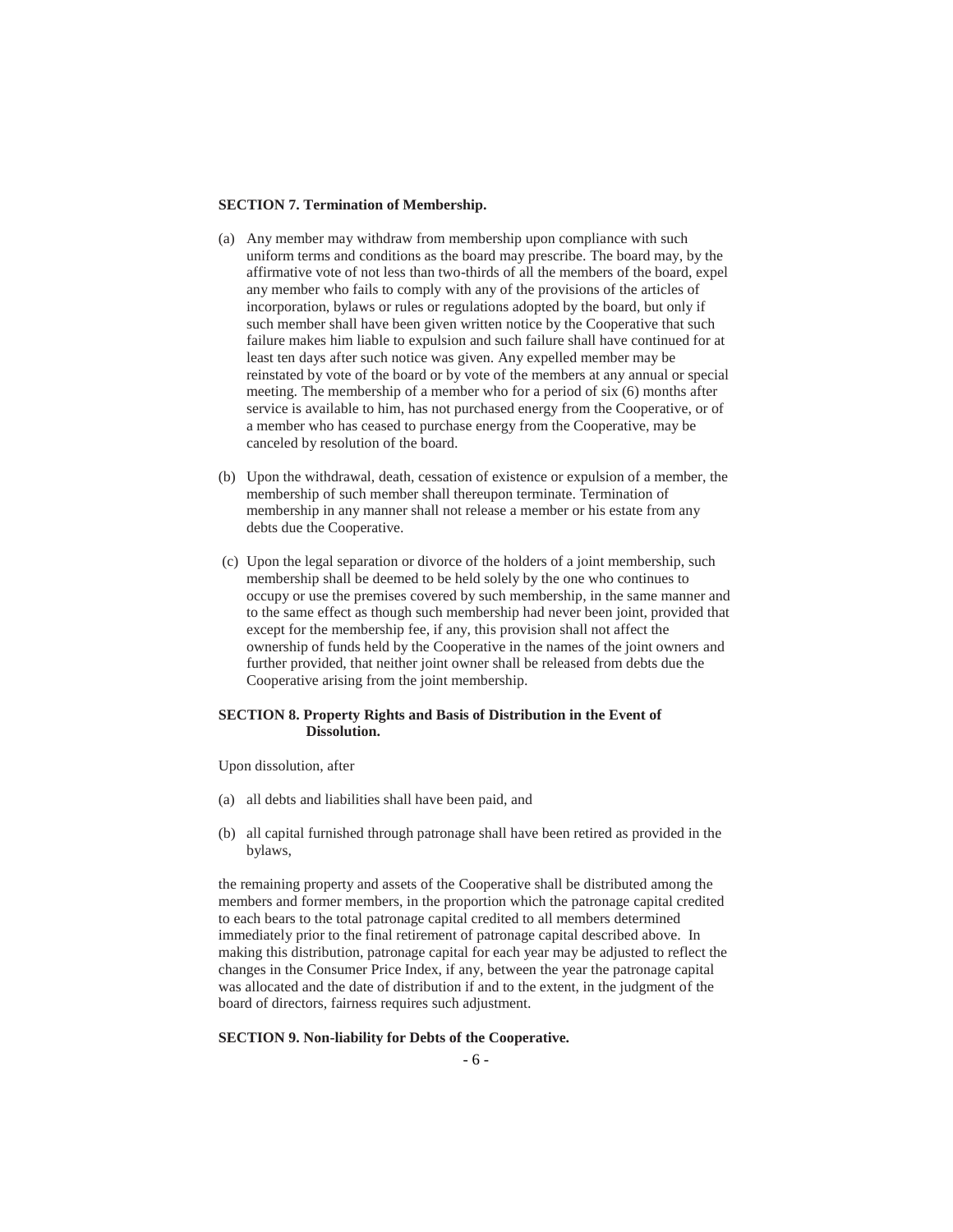The private property of the members shall be exempt from execution or other liability for the debts of the Cooperative and no member shall be liable or responsible for any debts or liabilities of the Cooperative.

#### **SECTION 10. Membership List.**

The names of members shall not be divulged singly or on lists to any person to be used for political or business purpose. The membership list may be used only for a purpose related directly to cooperative education, public issues affecting cooperatives, the promotion of the cooperative's business, or otherwise directly related to the business and affairs of the Cooperative, all subject to such conditions as the board of directors may establish. The membership list shall not be released without board approval or compliance with conditions established by the board.

# **ARTICLE II Service Principles**

#### **SECTION 1. Area Coverage Service.**

The Cooperative holds itself out to serve and shall make diligent efforts to extend and render adequate and dependable service to all unserved persons within the Cooperative service area, regardless of the size or nature of their service requirements who meet all reasonable requirements established by the Cooperative as a condition of service.

#### **SECTION 2. Service Area Maps.**

The Cooperative shall from time to time prepare and maintain on file area coverage service maps designating the Cooperative service area within which it holds itself out to extend and render service under Section 1 of this article.

#### **SECTION 3. Extension and Service Rules.**

Extension and service rules of the Cooperative from time to time promulgated by the board shall be of general and uniform application and shall provide for service without discrimination to all patrons as members within the same classification of service.

#### **SECTION 4. Service to Non-Member Patrons.**

In the event the Cooperative shall acquire all or any portion of the property of any public utility, former consumers of such public utility served through the property acquired shall be invited to become members of the Cooperative. Should any such consumer refuse to become a member of the Cooperative then the Cooperative may continue to render electric service to such consumer as a patron of the Cooperative; provided, however, that the Cooperative may not render service to non-members in excess of ten percent of the total patrons served by the Cooperative.

#### **SECTION 5. Assumption of Public Utility Obligations.**

- 7 -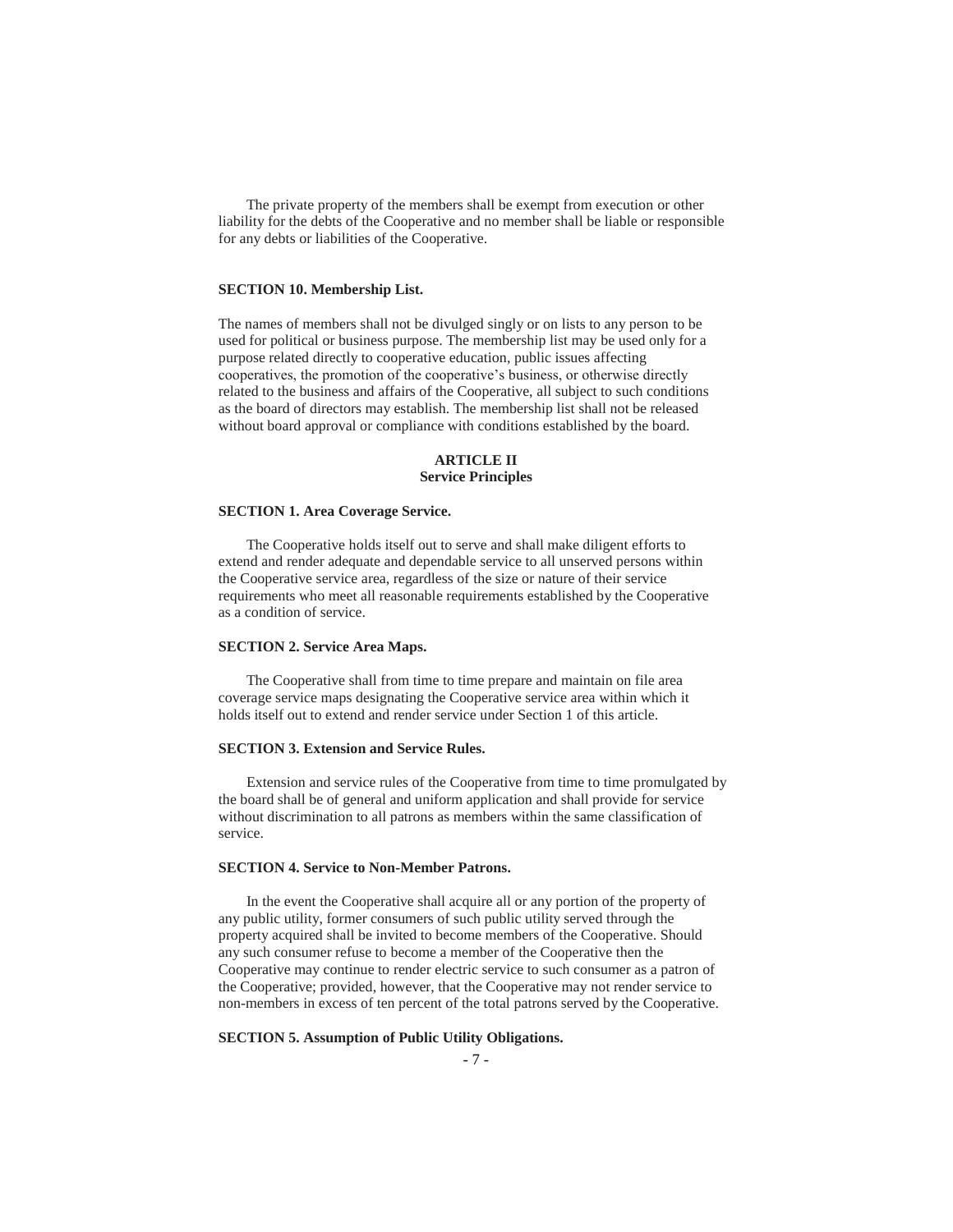Within the corporate limits of any city or village in which the Cooperative may acquire the property of any public utility the board of directors by rule, or agreement with the governing board of such municipality, may cause the Cooperative to become subject therein to all or part of the regulatory rules and jurisdiction of the Public Service Commission of Wisconsin, or other regulatory agency provided by law, provided that this shall not affect the status of the Cooperative in the balance of its service area nor require approval of its securities issued to the United States of America or to any financing institution.

#### **ARTICLE III Meeting Of Members**

#### **SECTION 1. Annual Meeting.**

The annual meeting of the members shall be held not later than October in each year on such date and at such time and place within or conveniently adjacent to the general service area of the Cooperative in one of the counties in which the Cooperative serves members in the State of Wisconsin, as shall be selected by the board of directors, which date, time and place shall be specified in the notice of the annual meeting. If the election of directors shall not be held at any such annual meeting or at any adjournment thereof, the board of directors shall cause the election to be held at a special meeting of the members as soon thereafter as conveniently may be. Failure to hold the annual meeting at the designated time shall not work a forfeiture or dissolution of the Cooperative. When, in the board's judgment, it is not safe or feasible to hold a meeting of the members in person, to the extent permitted by law the board may provide for the annual meeting or any special meeting to be conducted through electronic means or to allow member participation in whole or part through electronic means.

#### **SECTION 2. Special Meetings.**

Special meetings of the members may be called by the president or by a twothirds (2/3) vote of the board of directors or upon a written request signed by at least five hundred (500) of the members and it shall thereupon be the duty of the president to cause notice of such meeting to be given as hereinafter provided. Special meetings may be held at any place within or conveniently adjacent to the area served by the Cooperative as designated by the board and shall be specified in the notice of the special meeting.

#### **SECTION 3. Notice of Members' Meetings.**

Written or printed notice stating the place, day and hour, and in the case of a special member meeting the purposes for which the meeting is called, shall be delivered not less than seven (7) days nor more than (30) days before the date of the meeting, either personally or by mail, by or at the direction of the secretary, or upon default in duty by the secretary, by the persons calling the meeting, to each member. If mailed, the notice is given when it is deposited or a newsletter or other publication of the Cooperative or of an affiliated organization which includes the notice, is deposited, in the United States mail, with postage prepaid thereon, addressed to such person at his or her address as it appears on the records of the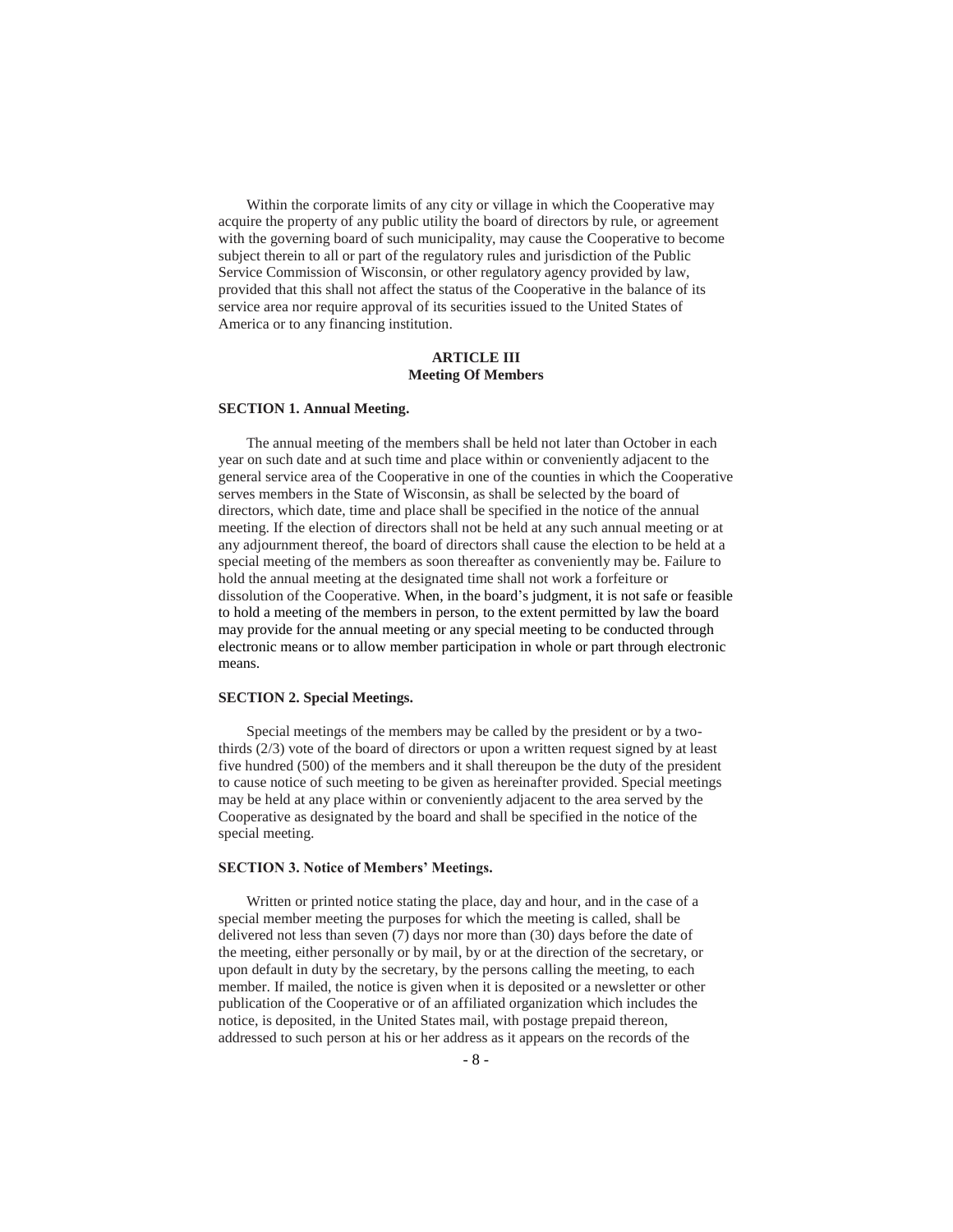Cooperative. The failure of any member to receive notice of an annual or special meeting of the members shall not invalidate any action which may be taken by the members at any such meeting.

# **SECTION 4. Quorum.**

The number of members to constitute a quorum at a meeting of members shall be twenty-five (25). In case of a joint membership the presence at a meeting of either joint member or both shall be regarded as the presence of one member. If less than a quorum is present at any meeting a majority of those present may adjourn the meeting provided a new notice is mailed to each member specifying the time and place of such meeting. To the extent permitted by law, where the board of directors has allowed participation through electronic means, members doing so shall be counted toward the quorum. Similarly, to the extent allowed by law and permitted by the board, absentee ballots and electronic votes cast on any matter shall be counted toward the quorum for purposes of action on the subjects of those ballots.

#### **SECTION 5. Voting.**

Each member who is a current user of electricity from the Cooperative shall be entitled to one (1) vote and no more upon each matter submitted to a vote at a meeting of the members. At all meetings of the members at which a quorum is present, all questions and elections shall be decided by a vote of a majority of the members voting thereon at such meeting except as otherwise provided by law, the articles of incorporation of the Cooperative or these bylaws. Two or more persons holding a joint membership shall jointly be entitled to one (1) vote and no more upon each matter submitted to a vote at a meeting of the members.

Voting by absentee ballot shall be only on such matters and according to such procedures as the board of directors shall determine. Where mail ballots are permitted, the board of directors may similarly permit electronic voting, provided authentication procedures are in place to govern such voting that in the board's judgment will reasonably ensure that it is the member who is casting the vote.

When, in the board's judgment, it is not safe or feasible to hold a meeting of the members in person, the board may limit voting on election of directors and on any other matter to absentee voting to the extent permitted by law, provided that on any matter where voting is to be limited in that way absentee ballots have been sent to all members entitled to vote on the matter. In that event, the board may similarly permit electronic voting on the matter, as provided in the preceding paragraph.

Any member which is a cooperative, corporation, partnership, limited liability entity, government body, church or voluntary association may, acting through its governing body, designate in writing, its representative to act for it at membership meetings. Such written designation shall be filed with the secretary before such representative votes at any such meeting, except that the chairman or in his or her absence any other principal officer of any such organization may cast its vote at such meeting if no such written designation for any other representative is so filed, provided, however, that such person shall first establish that he or she is such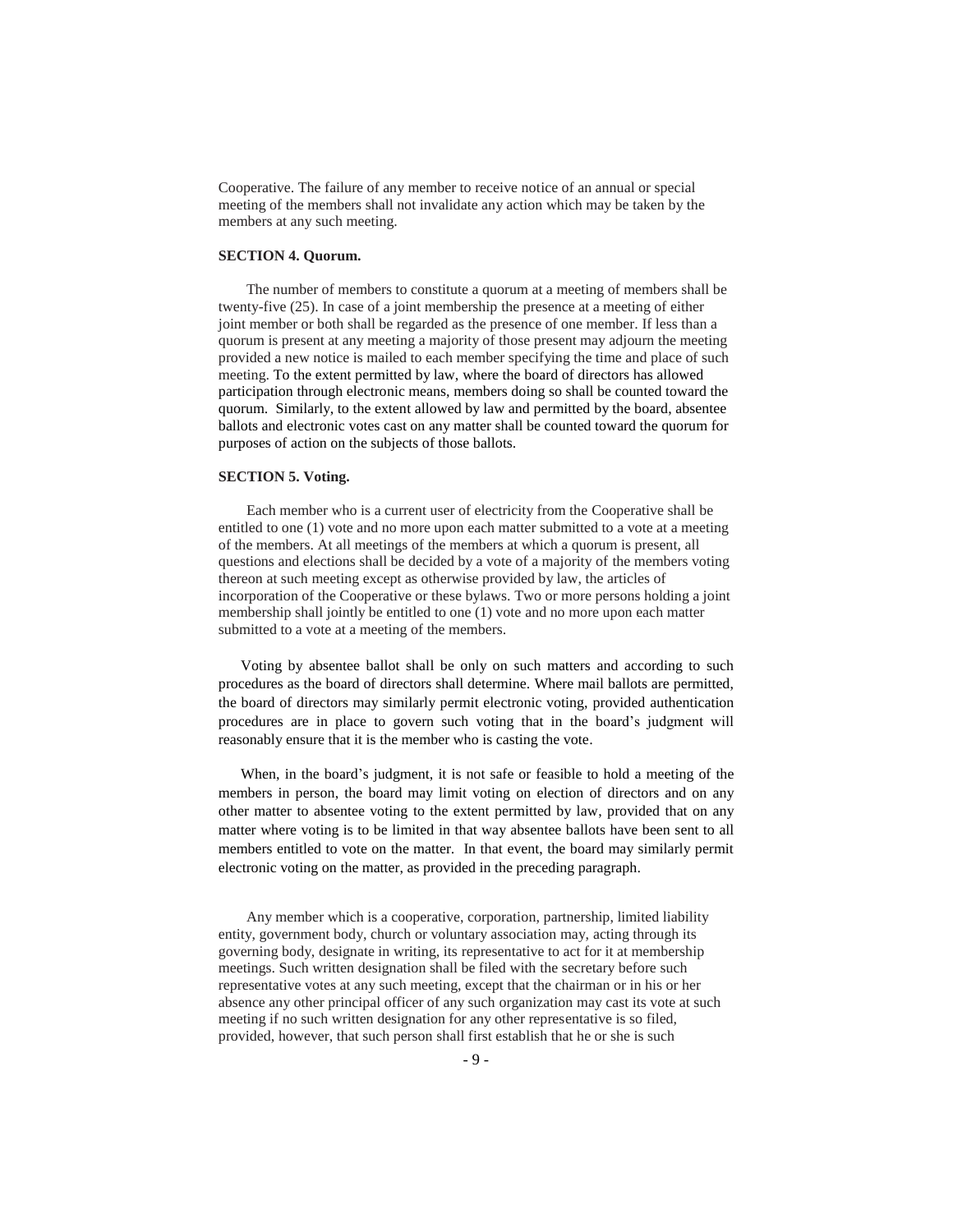principal officer. Such representative may also vote as an individual if he or she is a member. A court-appointed guardian of any member may vote on behalf of such member.

# **SECTION 6. Delegate and Committee Person Compensation.**

Persons selected by the members or by the board to serve on a committee of the Cooperative or as a delegate or alternate delegate to a meeting of another organization shall receive a per diem along with reasonable expenses actually and necessarily incurred. The per diem shall be established by the board. The per diem shall be the same for all delegates or committee members.

#### **SECTION 7. Order of Business.**

The order of business at the annual meeting of the members and, so far as possible, at all other meetings of the members, shall be essentially as follows, except as otherwise determined by the members at such meeting:

- 1. Report on the number of members present in person in order to determine the existence of a quorum.
- 2. Report on the notice of the meeting and proof of the due publication or mailing thereof, or the waiver or waivers of notice of the meeting, as the case may be.
- 3. Taking action on unapproved minutes of previous meetings of the members that have been distributed.
- 4. Presentation and consideration of reports of officers, directors and committees.
- 5. Election of directors.
- 6. Unfinished business.
- 7. New business.
- 8. Adjournment.

The foregoing order of business may be changed by a two-thirds (2/3) vote of the members in attendance and voting at any such meeting. Unless the members by a two-thirds (2/3) vote of those in attendance and voting determine otherwise, Roberts Rules of Order shall govern all other procedural questions not addressed by any meeting rules established by the Rules Committee.

# **SECTION 8. Rules Committee.**

The board of directors may in any year appoint a Rules Committee of not less than five (5) nor more than nine (9) members. Not more than two (2) members of the Committee may be directors, whose terms do not expire at the ensuing annual meeting, while a majority of members of the Committee shall be members who are not then serving on the board. The Committee shall meet not less than 45 days prior to the annual (or any special) membership meeting and shall establish rules to govern the conduct of the membership meeting. The rules shall include a deadline for members to submit any advisory resolutions relating to the affairs of the Cooperative that they plan to present at the annual meeting, and that deadline shall be communicated to the membership. The rules shall remain in effect until superseded by other rules adopted by the Committee or by the membership. The Committee shall also have responsibility for considering any proposed advisory resolutions that are timely submitted by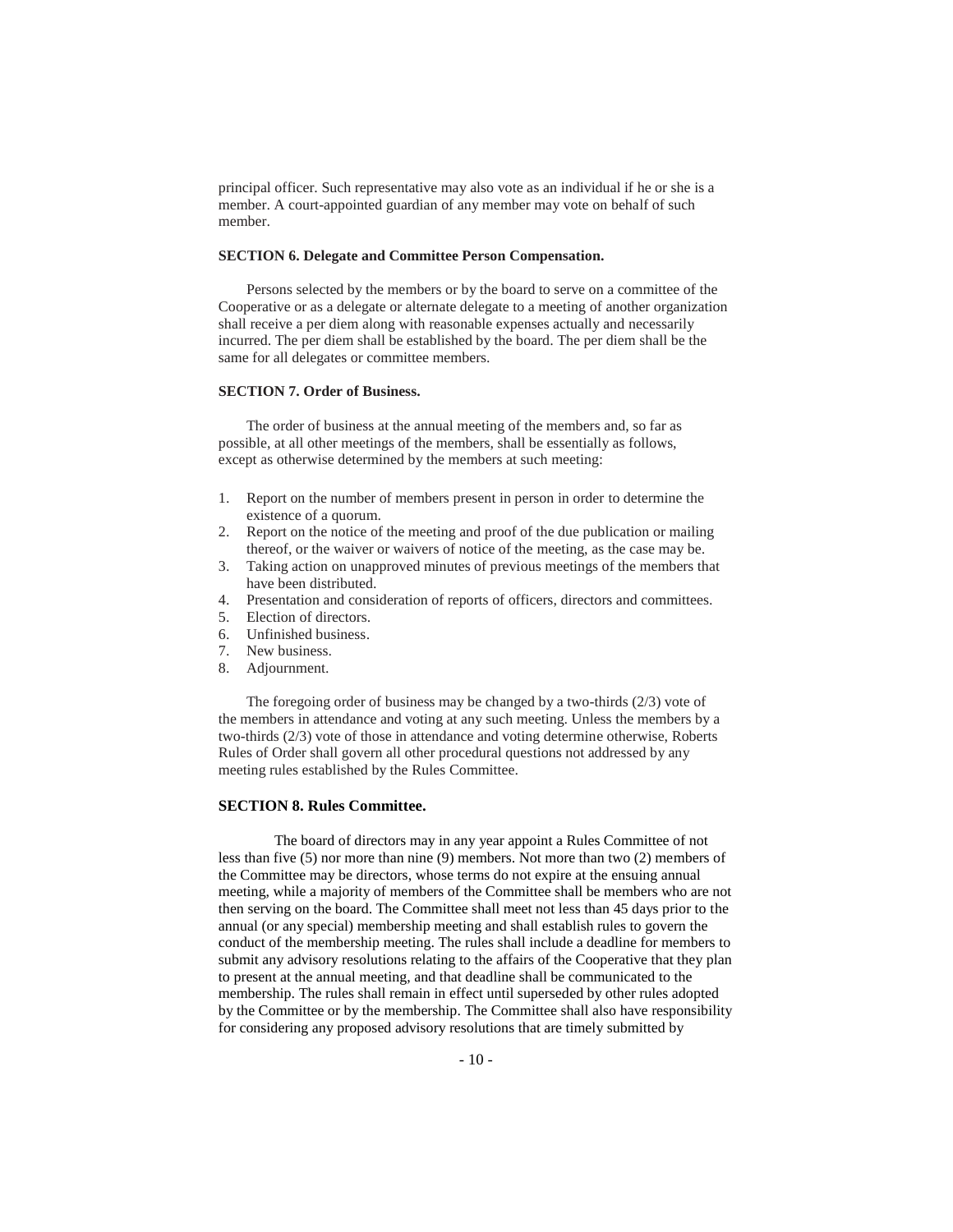members. In consultation with the board and the chief executive officer, the Committee shall determine whether additional information should be presented to the membership to ensure a full airing of the issue and an informed decision by the membership on the matter. The Committee in its report to the membership may make a recommendation concerning disposition of any such resolution.

## **ARTICLE IV Directors**

#### **SECTION 1. Number and General Powers.**

All powers of the Cooperative shall be exercised by or under authority of, and the business and affairs of the Cooperative shall be managed under the direction of, the board of directors, except as otherwise provided by law, the Articles of Incorporation or these bylaws. There shall be seven (7) directors. Two (2) directors shall be elected from each of three (3) districts and one (1) director shall be elected at-large, all according to the procedures described in Section 3, below.

Powers of the board of directors (without limitation because designation) shall include the determination and fixing of classifications of service, rates to be charged by the Cooperative for services furnished, the promulgation and enforcement of rules and regulations governing service to patrons, the selection or nomination of directors to serve on the board of directors of organizations of which the Cooperative may be a member, and the determination of the number and the selection of delegates, alternate delegates, and other person to represent the Cooperative at meetings of organizations of which the Cooperative is a member, including the power to remove such director, delegate, alternate delegate or other representative.

#### **SECTION 2. Tenure and Qualifications.**

- (a) Directors shall be elected by the members at the annual meeting for 3-year terms on a staggered basis so that no more than three of such terms shall expire at each annual meeting. Directors shall serve until their successors have been elected and qualified. A member who has served as a director for five consecutive terms of three years each shall not be eligible for re-election at the election immediately following the expiration of the member's fifth term and shall not be eligible for appointment to fill a vacancy until a period of one year has elapsed since such expiration. Such member shall be eligible for election at the annual meeting following the annual meeting at which the member's third consecutive term as director expired. Nothing in this section contained shall, or shall be construed to, affect in any manner whatsoever the validity of any action taken at any meeting of the board of directors.
- (b) Qualifications: No member shall be eligible to become or remain a director or to hold any position of trust in the Cooperative who
- 1. Is not a bona fide resident whose principal residence is served directly by the Cooperative and, except in the case of the at-large director, that residence is in the district.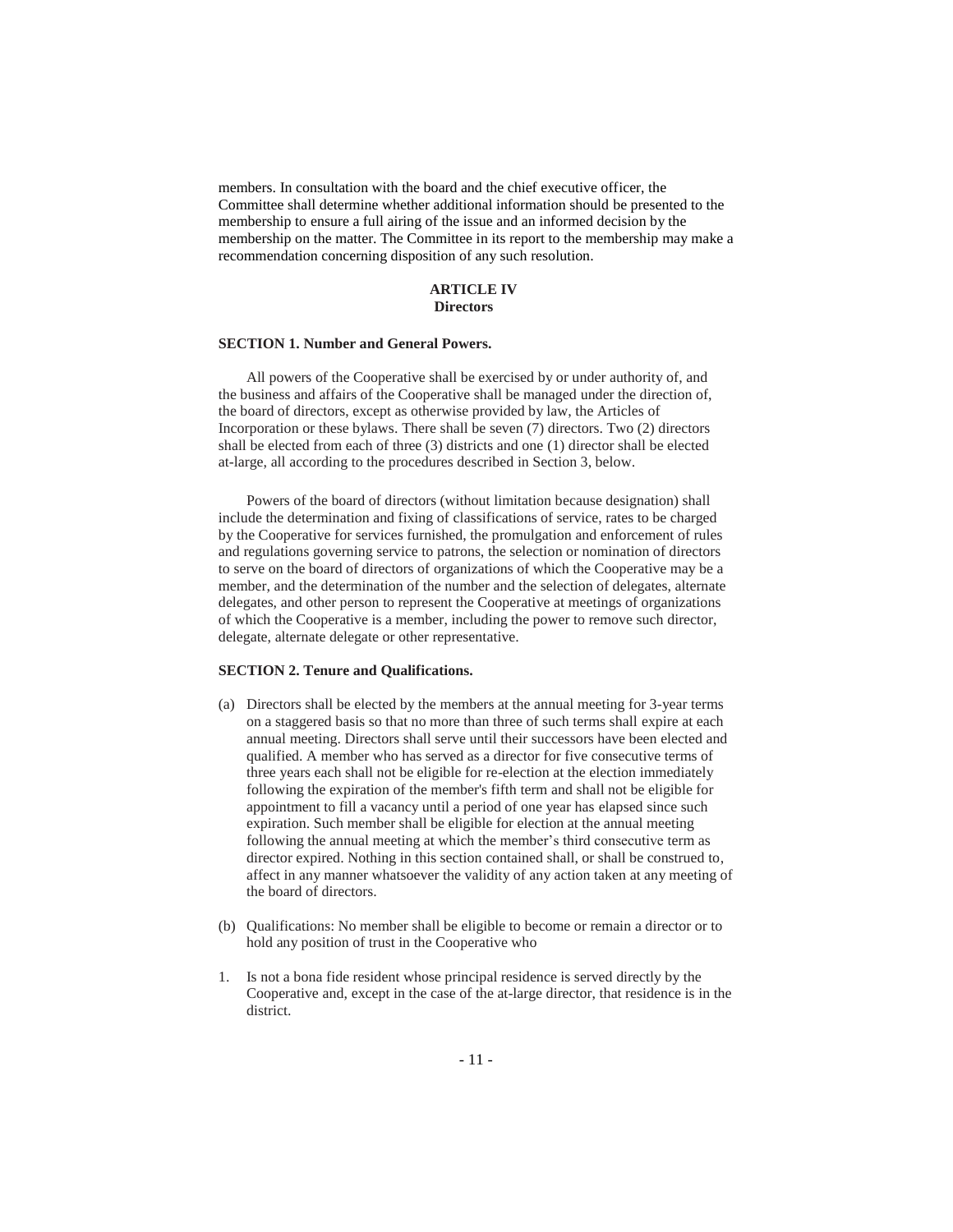- 2. Is in any way employed by or financially interested in:
	- (a) a competing enterprise, or
	- (b) a business selling electric energy, services or supplies to the Cooperative.
	- (c) nothing in this section shall or shall be construed to preclude any member from serving as a director or from holding any position of trust in the Cooperative because such member is also a member or director of any other Cooperative from which this Cooperative purchases or may purchase electric energy, supplies, or services.
- 3. Is a close relative of a full time employee as defined in Section 8 of this Article or has been a full time employee of the Cooperative at anytime in the five years preceding his or her election or appointment.
- 4. Is an incumbent of or a candidate for elective public office elected upon a party ticket.
- 5. Has pursued any claim or litigation against the Cooperative or any of its employees or directors at anytime in the five years preceding his or her election or appointment, or who is in default on any obligation owed the Cooperative at the time of election or appointment.
- 6. While a director or at anytime preceding his or her nomination, election or appointment was convicted of any felony or of any other offense involving a breach of trust unless the sentence for such conviction, including any term of probation or parole, was completed more than 10 years prior to such nomination, election or appointment.
- 7. When a membership is held jointly, one of the joint tenants, but not more than one, may be elected a director, provided, however, that such person shall not be eligible to become or remain a director or hold a position of trust in the Cooperative unless both joint tenants shall meet all of the qualifications hereinabove set forth. When a membership is held by a partnership, one, but not more than, of the partners designated in writing by the partnership may be elected a director; provided, however, that none of the partners shall be eligible to become or remain a director or hold a position of trust in the Cooperative unless the candidate shall meet all of the qualifications set forth in this subsection (b) and unless all partners shall meet the qualifications set forth in (b) 2 through (b) 6, above. When a membership is held by any other organization, one, but not more than one, of the officers thereof designated in writing by the organization may be elected a director, provided, however, that none of the officers shall be eligible to become or remain a director or hold a position of trust in the Cooperative unless the candidate shall meet all of the qualifications set forth in this subsection (b) and unless all of the officers shall meet the qualifications set forth in (b) 2 through (b) 6 hereof.

#### **SECTION 3. Nominations and Election.**

(a) Effective with the 2022 annual meeting of members, candidates for director shall be nominated exclusively by petition. The petition shall be in such form as the Cooperative may designate but shall specify the district for which the nominee is running or that he or she is running for the at-large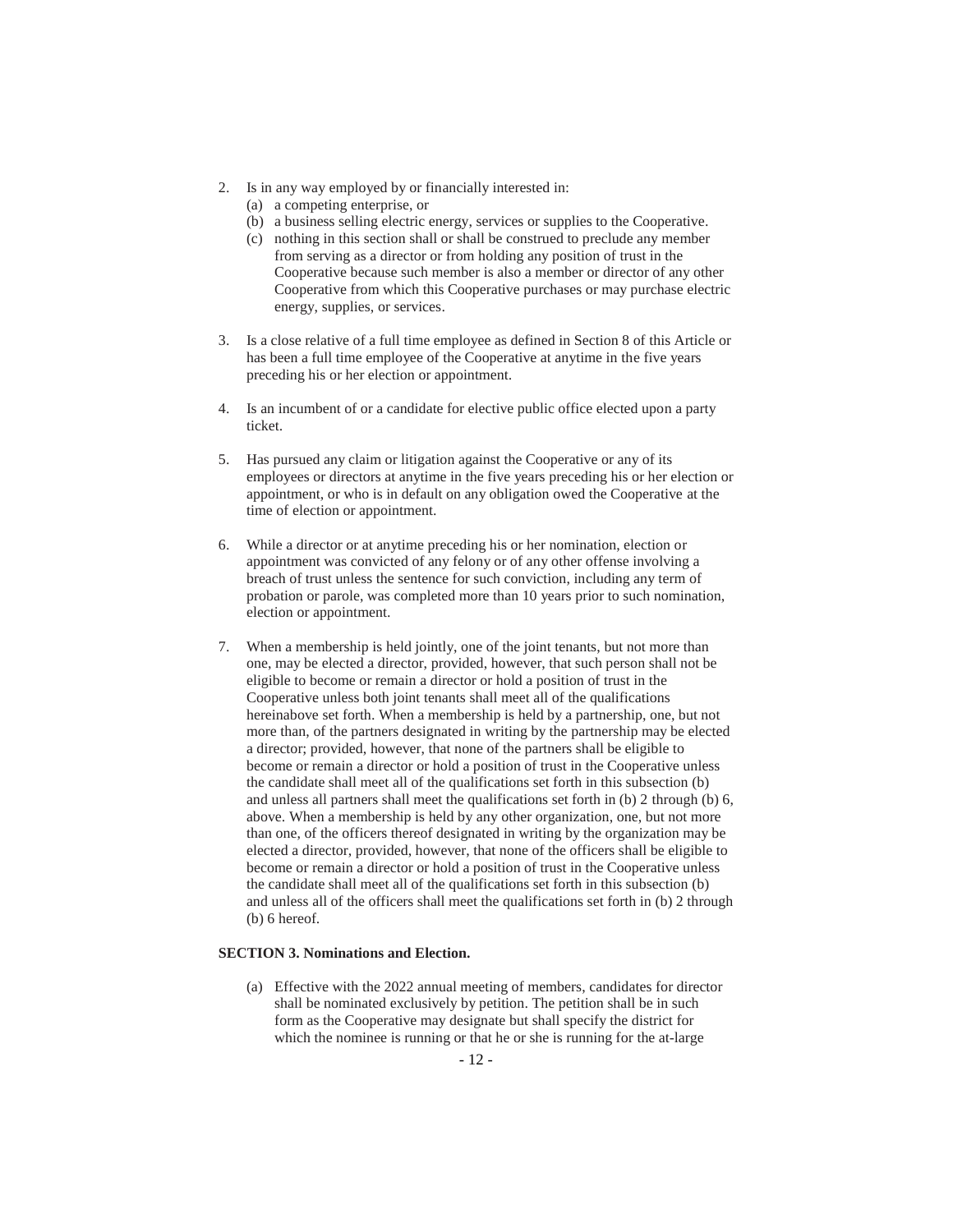position. For a candidate to be validly nominated, the petition shall contain the signatures of not less than ten (10) members. The signature of either or both members holding a joint membership shall constitute the signature of one (1) member.

- (b) District boundaries are intended to balance the numbers of members in the respective districts while endeavoring not to split towns, villages or cities between districts. District boundaries shall be subject to modification from time to time by the board of directors if in the board's judgment such modification would better achieve those objectives. Any modification shall be prospective, and such modification shall not disqualify any director from continuing to serve until his or her then-current term expires. Initially, and unless and until the board should modify the boundaries, the districts shall be as follows:
	- i. District 1 shall include the Clark County towns, villages or cities of Colby, Green Grove, Hixon, Hoard, Longwood, Mayville, Reseburg, Thorp, Withee and Worden; the Taylor County towns, villages or cities of Ford, Grover North, Grover South, Holway, Maplehurst, Roosevelt and Taft; and the Chippewa County towns, villages or cities of Delmar and Edson.
	- ii. District 2 shall include the Clark County towns, villages or cities of Butler, Dewhurst, Eaton, Foster North, Foster South, Grant, Hendren, Hewett, Levis, Mead, Pine Valley, Seif, Warner, Washburn and Weston; and the Jackson County town of Komensky.
	- iii. District 3 shall include the Clark County towns, villages or cities of Beaver, Fremont, Loyal, Lynn, Sherman, Sherwood, Unity and York; the Marathon County towns, villages or cities of Brighton, Eau Pleine, Frankfort, Holton, Hull, McMillan and Spencer; the Wood County towns, villages or cities of Cary, Lincoln and Rock; and the Jackson County town of City Point.
- (c) To be valid, a petition must be received by the Cooperative not less than 60 days prior to the annual meeting. The Cooperative shall notify the membership of this deadline not less than 30 days prior to the date, through the *Wisconsin Energy Cooperative News* or other written communication to all members. In the event the Cooperative does not receive any valid petitions for a particular seat on the board, that position shall be deemed vacant as of the annual meeting at which the term expires, and it shall then be filled as provided in Section 6 of this Article III.
- (d) If there is only one (1) nominee for a seat, election may be by unanimous consent or by voice vote or similar process at the annual meeting, without the need to cast written ballots. If there is more than one nominee, election shall be by ballot, and the candidate who receives the highest number of votes shall be declared elected. In the event of a tie, election shall be determined by flip of a coin or drawing of lots by the member or legal counsel reporting the election results. Each member, regardless of which director district he or she resides in, shall be entitled to vote for a candidate for each of the positions up for election.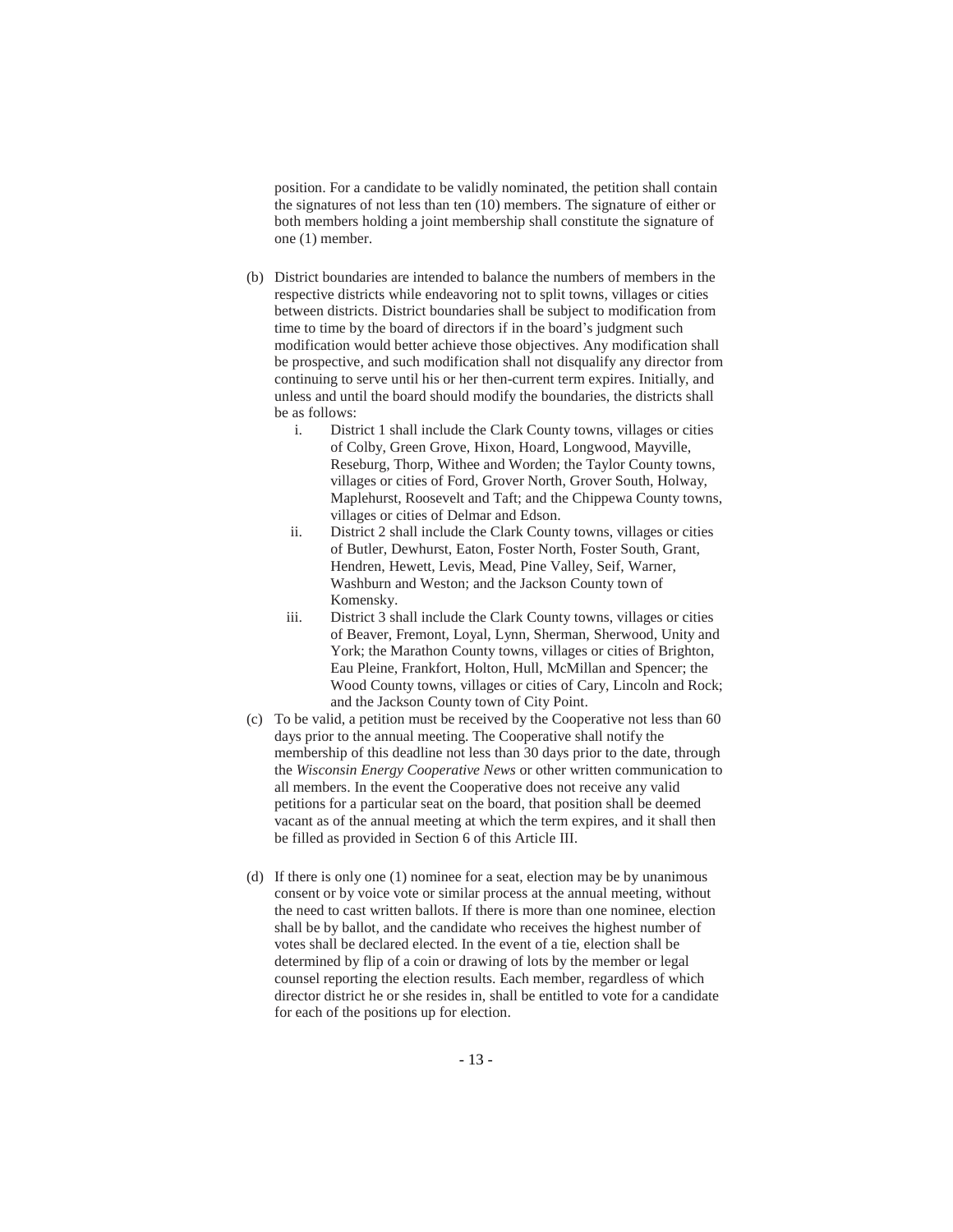(e) Where there is more than one (1) nominee, and so election is by ballot, members may vote in person or by absentee signed ballot. Absentee ballots for director shall be provided to all members. The failure of any member to receive a ballot shall not affect the validity of the election results. To be counted, absentee ballots must be received by the Cooperative or its designee not later than noon on the last business day preceding the day of the annual meeting. The notice of the annual meeting shall be accompanied by instructions for completing, signing and returning absentee ballots in compliance with applicable law, these Bylaws and the procedures adopted by the board of directors pursuant to Article II, Section 5. In instances where the board has allowed electronic voting as well as signed absentee ballots, those instructions shall also advise the members of how to cast an electronic vote.

#### **SECTION 4. Disqualification.**

(1) At a meeting of the membership, upon establishment of the fact that a nominee for director lacks eligibility under this section shall be the duty of the chairperson presiding at the meeting which such nominee would otherwise be voted upon to disqualify such nominee.

(2) Except as provided in subsection (1), above, upon the establishment of the fact that any person holding a position of director, may lack eligibility to remain a director, it shall be the duty of the directors, upon reasonable notice to the person whose eligibility is in question, to hold a hearing on such matter. The directors shall find and determine whether such person is eligible to remain a director under the qualifications provided in these bylaws. In making such determination, the person whose eligibility is being considered may not vote. If the remaining directors determine by a majority vote that the person is ineligible to remain a director, then his or her office as a director shall forthwith become vacant. The remaining directors shall appoint a successor until the next membership meeting.

#### **SECTION 5. Removal of Director by Members.**

Any member may bring charges against a board member and, by filing with the secretary such charges in writing together with a petition signed by at least one hundred (100) of the members, may request the removal of such board member by reason thereof. Upon receipt of such petition it shall be the duty of the President or the board of directors to call a special meeting of the membership to hear the same. Such board member shall be informed in writing of the charges at least ten days prior to the meeting of the members at which the charges are to be considered and shall have an opportunity at the meeting to be heard in person or by counsel and to present evidence in respect to the charges; and the person or persons bringing the charges against him shall have the same opportunity. The question of the removal of such board member shall be considered and voted upon at the meeting of the members and any vacancy created by such removal may be filled by vote of the members at such meeting without compliance with the foregoing provisions with respect to nominations.

#### **SECTION 6. Vacancies.**

Subject to the provisions of these bylaws with respect to the removal of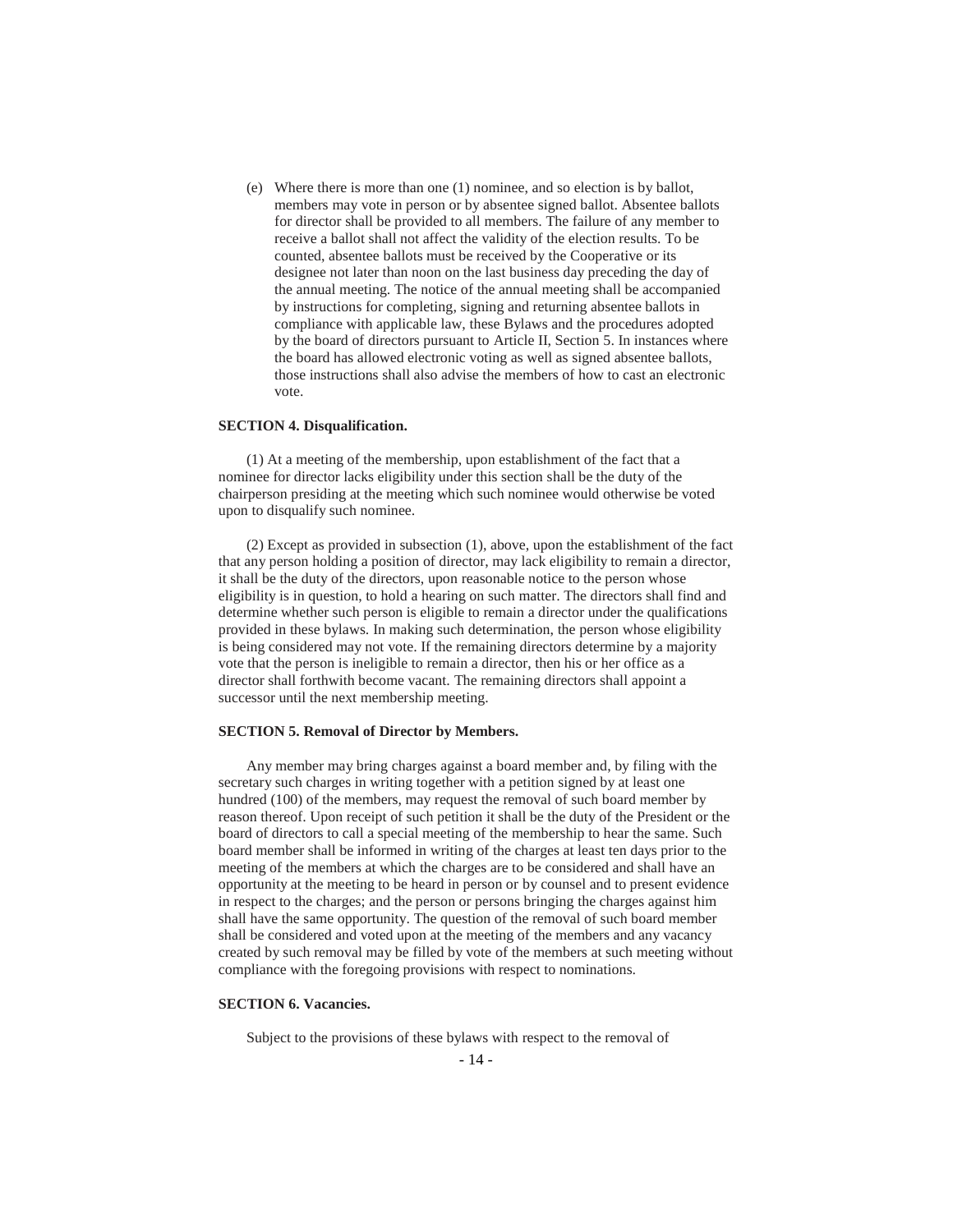directors, vacancies occurring in the board of directors may be filled by a majority vote of the remaining directors and directors thus elected shall serve until the next annual meeting of the members or until their successors shall have qualified and shall have been elected.

#### **SECTION 7. Director Compensation.**

Board members shall not receive any salary for their services as such, but may be allowed a per diem along with reasonable expenses actually and necessarily incurred, for each day or portion thereof spent on Cooperative business, such as attendance at meetings of the board of directors, committee meetings, performance of committee assignments, training programs, attendance at meetings of other organizations, or other services, when authorized by the board. The per diem allowed for these services shall be known as a "meeting per diem". A director, requested by the board, or president, to assist the manager, or in lieu of the manager to transact business for the Cooperative, may be allowed a per diem known as a "compensation per diem", along with reasonable expenses actually and necessarily incurred. The rate of the meeting per diem and the compensation per diem shall be set by the board from time to time, but shall not deviate by more than ten percent (10%) from the average of the rates in effect for the other rural electric distribution cooperatives in the state as of the date the rate is reviewed. No board member shall receive compensation for serving the Cooperative in any capacity other than stated herein, unless the payment and amount of compensation shall be specifically authorized by a vote of the members, or the service by the board member shall have been certified by the board as an emergency measure.

#### **SECTION 8. Hiring a Relative of Director or Manager.**

No person who is a close relative of a director or manager shall be employed by the Cooperative. A close relative as used in this section and 2 (b) 3 of this Article means and includes the following:

| Spouse               | Daughter-in-law     |
|----------------------|---------------------|
| Father               | <b>Brother</b>      |
| <b>Step Father</b>   | Half Brother        |
| Father-in-law        | Brother-in-law      |
| Mother               | Sister              |
| <b>Step Mother</b>   | <b>Half Sister</b>  |
| Mother-in-law        | Sister-in-law       |
| Son                  | Aunt                |
| <b>Step Son</b>      | <i>Uncle</i>        |
| Son-in-law           | Niece               |
| Daughter             | Nephew              |
| <b>Step Daughter</b> | <b>First Cousin</b> |

#### **SECTION 9. Prohibition Against Receipt of Compensation from Other Than the Cooperative.**

No director, officer, manager or other employee, may receive any compensation, gift, bonus or other thing of substantial value from anyone other than the Cooperative by reason of such director, officer or employee's position or employment with the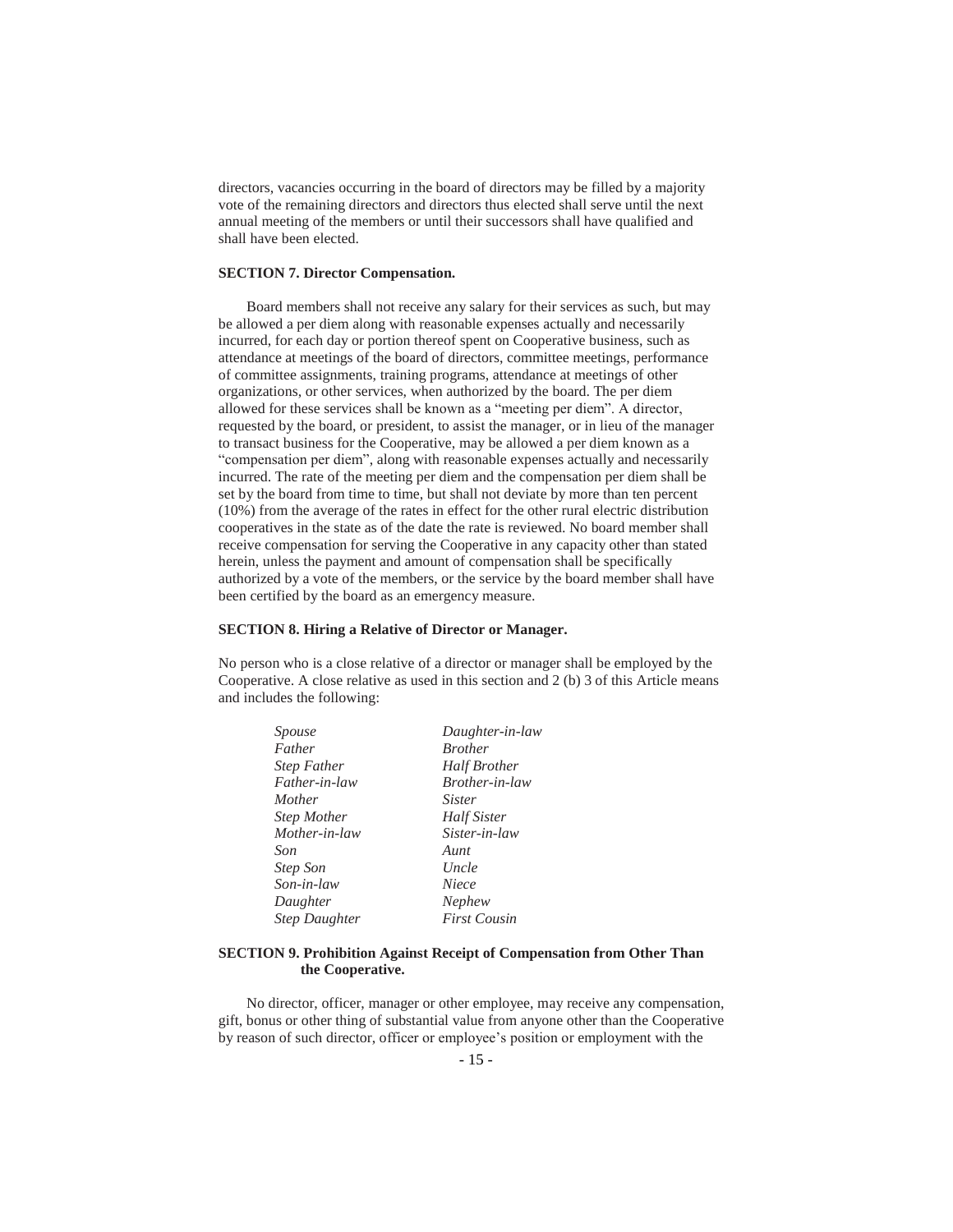Cooperative. Bonuses and prizes awarded by any supplier of goods or services to the Cooperative and arising out of business done with the Cooperative, shall be deemed the property of the Cooperative. Nothing herein contained shall prevent any director or officer from receiving a per diem and expenses from any organization of which the Cooperative is a member for attending board or other meetings of such organization nor shall this section preclude any employee of the Cooperative from receiving a bonus or gift from the Cooperative for meritorious service.

#### **SECTION 10. Policies, Rules and Regulations.**

The board shall have power to make and adopt such policies, rules and regulations, not inconsistent with law, the articles of incorporation or these bylaws, as it may deem advisable for the management of the business and affairs of the Cooperative. Such policies, rules and regulations shall be binding upon all members provided, with respect to those that impact the members' terms of service, that they have received notice of the substance of the policies, rules and regulations or notice of how to receive a copy of or otherwise access those policies, rules and regulations. For purposes of this section, notice shall be deemed sufficient if it is mailed to the member at the member's address as it appears on the records of the Cooperative, postage duly prepaid, or if it is published in a newsletter sent by the Cooperative to its members, is published in the Wisconsin Energy Cooperative News (or such other title as the statewide association's publication may carry in the future) or in another newspaper circulated in the service area of the Cooperative.

#### **SECTION 11. Account System and Reports.**

The board of directors shall cause to be established and maintained a complete accounting system, which shall conform to the applicable laws and rules and regulations of any regulatory body with jurisdiction over the Cooperative.

The board of directors shall also after the close of each fiscal year cause to be made a full and complete audit of the accounts, books and financial condition of the Cooperative as of the end of such fiscal year. A report of such audit shall be submitted to the members at the next succeeding annual meeting.

#### **SECTION 12. Change in Rates.**

Written notice shall be given prior to the date upon which any proposed change in the rates charged by the Cooperative for electric energy becomes effective to the extent such notice is required by the Cooperative's lenders or by the applicable rules and regulations of any regulatory body with jurisdiction over the Cooperative. This requirement shall not apply to any automatic fuel clause or purchased power cost adjustment

#### **ARTICLE V Meeting Of The Board**

#### **SECTION 1. Regular Meetings.**

A meeting of the board of directors shall be held without notice, immediately after, and at the same place as, the annual meeting of the members for the purpose of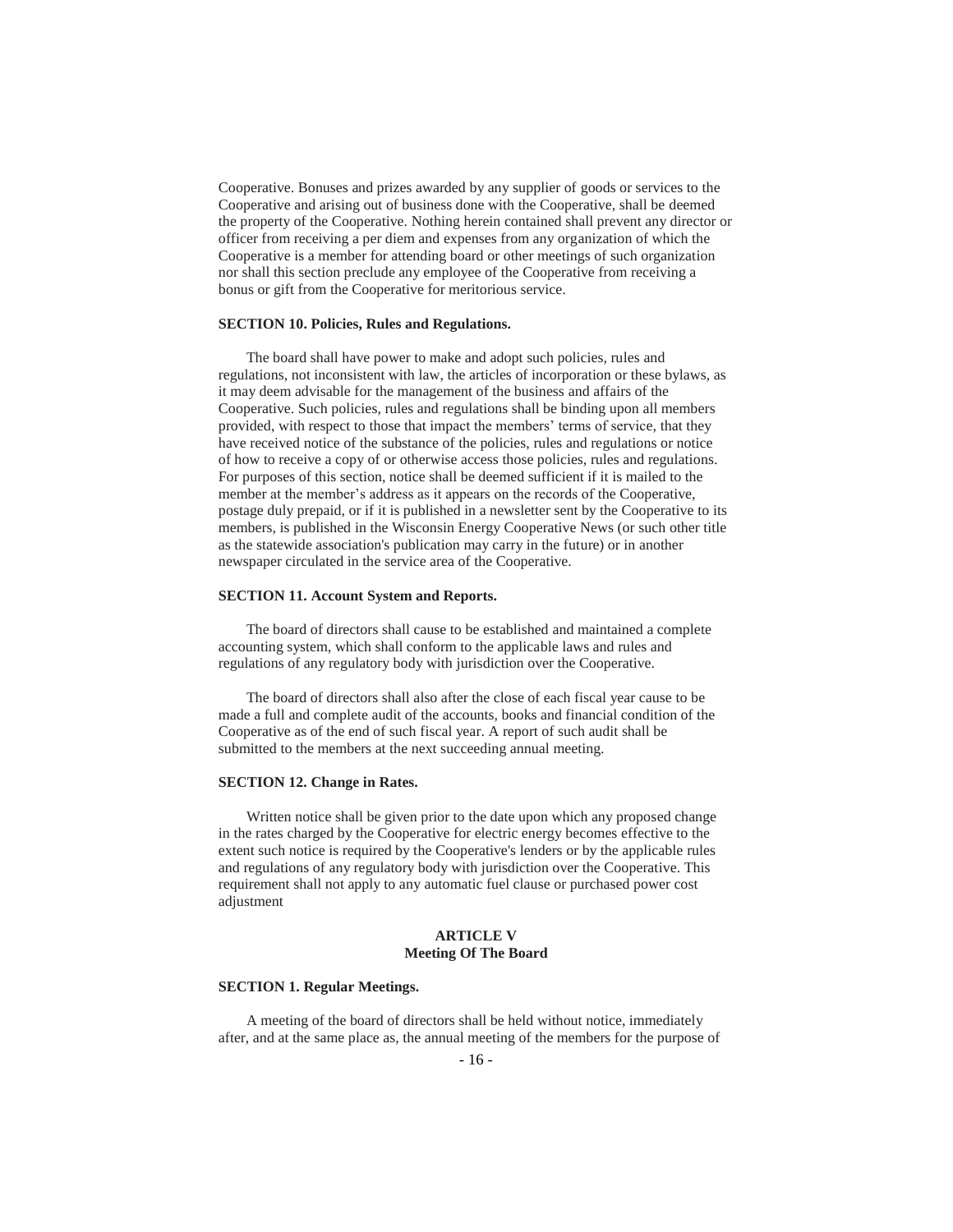electing officers. Directors shall not receive a per diem or expense for attending this meeting. A regular meeting of the board of directors shall also be held monthly at such time and place within one of the counties served by the Cooperative as designated by the board of directors. Such regular monthly meetings may be held without notice other than such resolution fixing the time and place thereof.

#### **SECTION 2. Special Meetings.**

Special meeting of the board of directors may be called by the president or by any three board members, and it shall thereupon be the duty of the president to cause notice of such meeting to be given as hereinafter provided. The president or board members calling the meeting shall fix the time and place for the holding of the meeting.

#### **SECTION 3. Notice of Special Board Meetings.**

Notice of the time, place and purpose of any special meeting shall be given at least four (4) days previous thereto by written notice delivered or mailed to the several directors at their last known address, or such notice may be by telephone call to any person at the director's residence, or by other electronic means that provides confirmation of receipt, at least two (2) days before such meeting. Any director may waive notice of any meeting. The attendance of a director at any meeting shall constitute a waiver of notice of such meeting, except in the event that a director shall attend a meeting for the express purpose of objecting to the transaction of any business because the meeting shall not have been lawfully called or convened.

#### **SECTION 4. Quorum.**

A majority of the board of directors shall constitute a quorum for the transaction of business at any meeting of the board of directors, provided that if less than a majority of the directors are present at said meeting, a majority of the directors present may adjourn the meeting from time to time provided a reasonable effort is made to notify the absent directors of the time and place of the adjourned meeting.

#### **SECTION 5. Removal for Failure to Attend Meetings.**

If a director misses three or more regular meetings of the board of directors during the period between annual membership meetings, it shall be the duty of the directors, upon reasonable notice to the person who has missed such meetings, to hold a hearing for the purpose of determining whether or not such absences were justified. If in the judgment of the board three absences from director meetings during the period were not justified, then the person shall be disqualified to remain a director and a vacancy shall exist. The person whose disqualification is being considered may not vote in the proceeding.

#### **SECTION 6. Manner of Acting.**

The act of the majority of the directors at a meeting of which a quorum is present shall be the act of the board of directors.

#### **ARTICLE VI**

- 17 -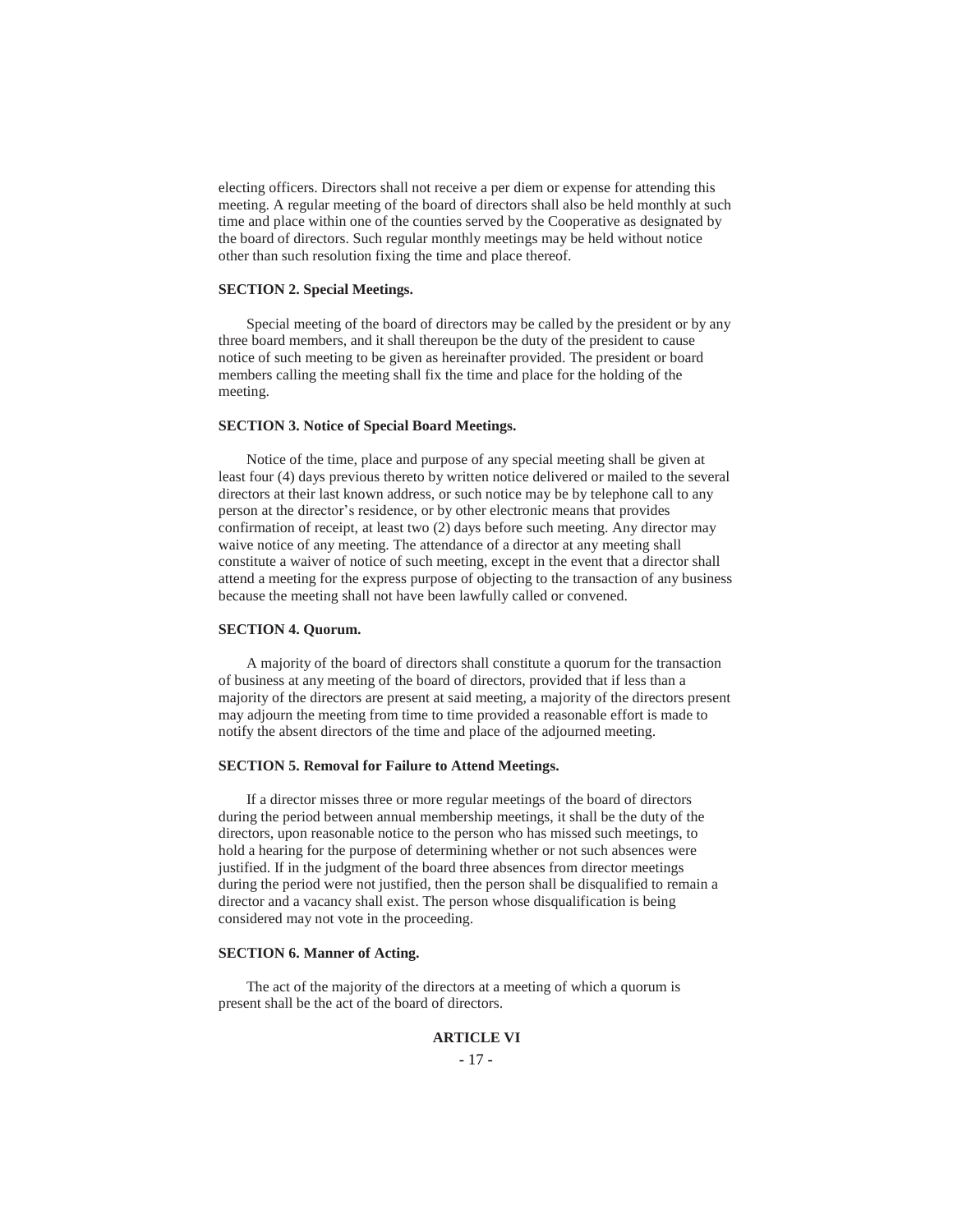## **Officers**

#### **SECTION 1. Number.**

The officers of the Cooperative shall be a President, Vice President, Secretary and Treasurer, and such other officers as may be determined by the board of directors from time to time. The offices of Secretary and Treasurer may be held by the same person.

#### **SECTION 2. Election and Term of Office.**

The officers shall be elected, by ballot, annually by and from the board of directors at the reorganization meeting of the board of directors held after each annual meeting of the members. If the election of officers shall not be held at such meeting, such election shall be held as soon thereafter as conveniently may be. Each officer shall hold office until the reorganization meeting of the board of directors following the next succeeding annual meeting of the member or until his successor shall have been duly elected and shall have qualified, subject to the provisions of these bylaws with respect to the removal of officers.

#### **SECTION 3. Removal of Officers and Agents by the Board.**

Any officer or agent elected or appointed by the board of directors may be removed by the board of directors whenever in its judgment the best interest of the Cooperative will be served thereby.

#### **SECTION 4. President.**

The president shall:

- (a) be the principal executive officer of the Cooperative and unless otherwise determined by the members or the board, shall preside at all meetings of the members and the board;
- (b) sign any deeds, mortgages, deeds of trust, notes, bonds, contracts or other instruments authorized by the board to be executed, except in cases in which the signing and execution thereof shall be expressly delegated by the board or by these bylaws to some other office or agent of the Cooperative, or shall be required by law to be otherwise signed or executed; and
- (c) in general perform all duties incident to the office of president and such other duties as may be assigned by the board from time to time.

# **SECTION 5. Vice-President.**

In the absence of the president, or in the event of his inability or refusal to act, the vice-president shall perform the duties of the president, and when so acting shall have all the powers of and subject to all the restrictions upon the president. The vicepresident shall also perform such other duties as from time to time may be assigned to him by the board.

#### **SECTION 6. Secretary.**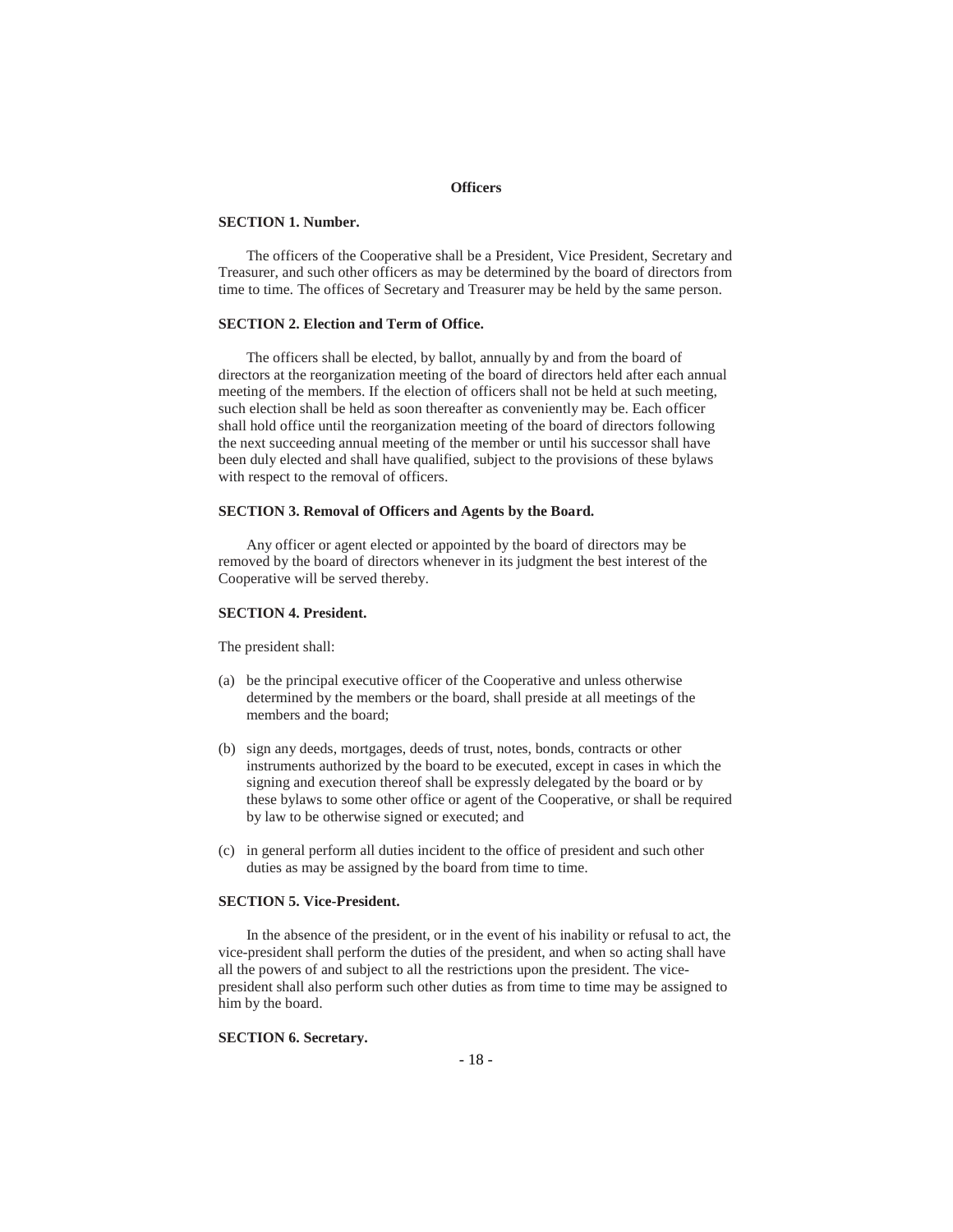The secretary shall be responsible for the following, but the actual execution of the duties and functions may be delegated to employees of the Cooperative under the direction of the manager:

- (a) keeping the minutes of the meetings of the members and of the board in books provided for that purpose. The secretary shall sign the minutes if present at that meeting and if not present, the minutes shall be signed by the acting secretary.
- (b) seeing that all notices are duly given in accordance with these bylaws or as required by law;
- (c) the safekeeping of the corporate books and records and the seal of the Cooperative and affixing the seal of the Cooperative to all documents, the execution of which on behalf of the Cooperative under its seal is duly authorized in accordance with the provisions of these bylaws; and
- (d) keeping a register of the names and post office addresses of all members.

#### **SECTION 7. Treasurer.**

The treasurer shall be responsible for the following, but the actual execution of the duties and functions may be delegated to employees of the Cooperative under the direction of the manager,

- (a) custody of all funds and securities of the Cooperative;
- (b) the receipt of and the issuance of receipts for all monies due and payable to the Cooperative and for the deposit of all such monies in the name of the Cooperative in such bank or banks as shall be selected in accordance with the provisions of these bylaws; and
- (c) the general performance of all duties incident to the office of treasurer and such other duties as from time to time may be prescribed by the board.

#### **SECTION 8. Manager.**

The board of directors may appoint a manager who may be, but who shall not be required to be, a member of the Cooperative. The manager shall perform such duties as the board of directors may from time to time require of him and shall have such authority and title as the board of directors may from time to time vest in him or her.

#### **SECTION 9. Bonds of Officers and Agents.**

Any officer, employee or agent of the Cooperative charged with responsibility for the custody of any of its funds or property shall be bonded in such sum and with such surety as the board shall determine. The board of directors in their discretion may also require any other officer, agent or employee of the Cooperative to be bonded in such amount and with such surety as it shall determine.

# **ARTICLE VII**

 $-19-$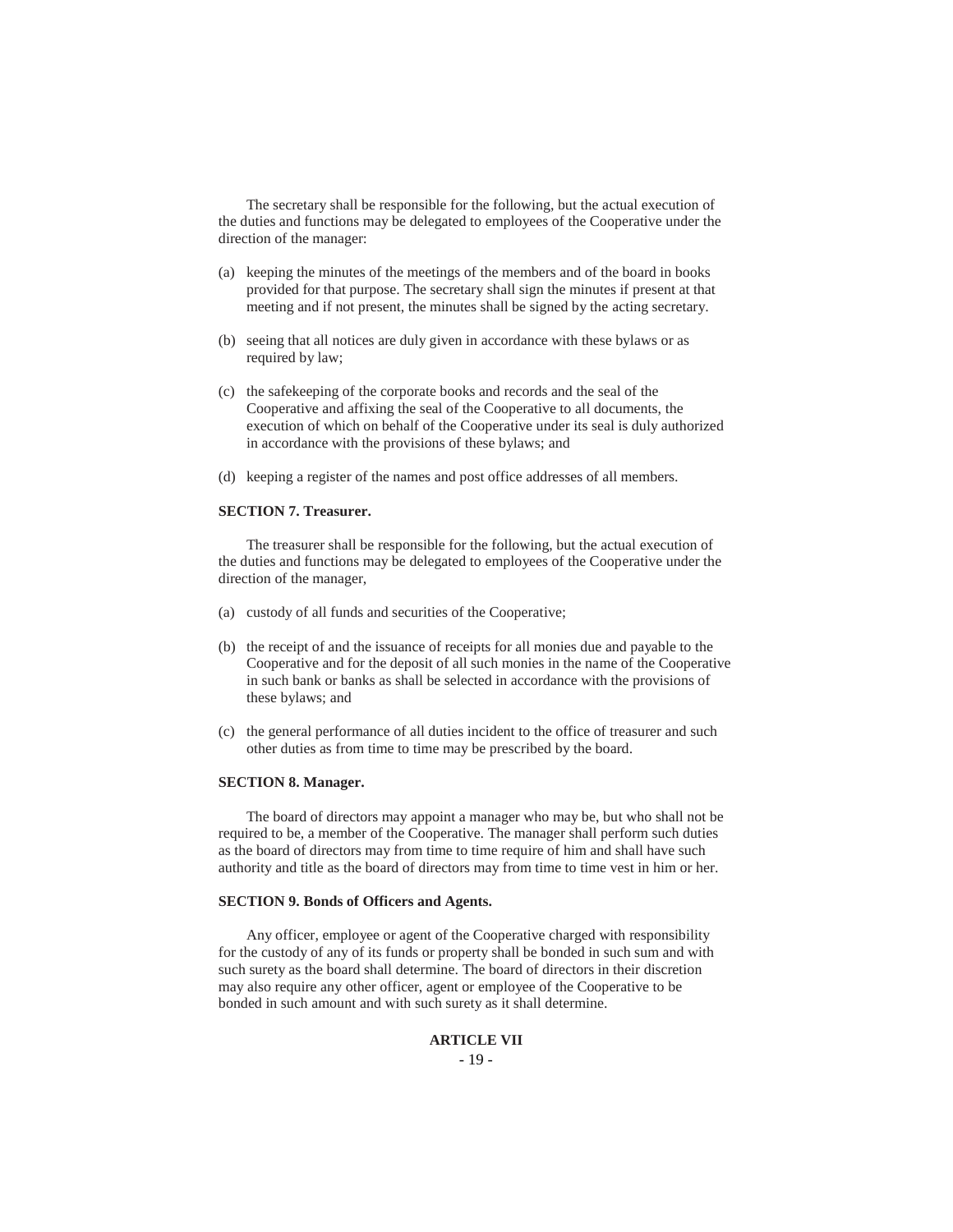#### **Financial Transactions**

#### **SECTION 1. Contracts.**

Except as otherwise provided in these bylaws, the board of directors may authorize any office or officers, employee or employees, agent or agents to enter into any contract or execute and deliver any instrument in the name and on behalf of the Cooperative, and such authority may be general or confined to specific instance.

#### **SECTION 2. Checks, Drafts, etc.**

All checks, drafts or other orders for the payment of money and all notes, bonds or other evidences of indebtedness issued in the name of the Cooperative shall be signed by such officer or officers, agent or agents, employee or employees of the Cooperative and in such manner as shall from time to time be determined by resolution of the board of directors.

#### **SECTION 3. Deposits and Investments.**

All funds of the Cooperative except petty cash shall be deposited or invested from time to time to the credit of the Cooperative in such bank or banks or such financial securities or institutions as the board may select. Nothing herein shall be deemed to prohibit the board from extending loans for proper purposes in the interest of the Cooperative, such as energy and resource conservation programs, and other programs sponsored by the Cooperative for benefit of its membership.

#### **SECTION 4. Fiscal Year.**

The fiscal year of the Cooperative shall begin on the first day of January of each year and shall end on the thirty-first (31) day of December of the same year.

#### **ARTICLE VIII Non-Profit Operation**

#### **SECTION 1. Interest or Dividends on Capital Prohibited.**

The Cooperative shall at all time be operated on a Cooperative nonprofit basis for the mutual benefit of its patrons. No interest or dividends shall be paid or payable by the Cooperative on any capital furnished by its patrons.

#### **SECTION 2. Patronage Capital in Connection With Furnishing Electric Energy.**

In the furnishing of electric energy the Cooperative's operations shall be so conducted that all patrons will, through their patronage, furnish capital for the Cooperative. In order to induce patronage and to assure that the Cooperative will operate on a nonprofit basis, the Cooperative is obligated to account on a patronage basis to all its patrons within a particular business classification for all amounts received and receivable from the furnishing of electric energy to patrons within such classification in excess of operating costs and expenses properly chargeable against the furnishing of electric energy to patrons within such classification. Subject to the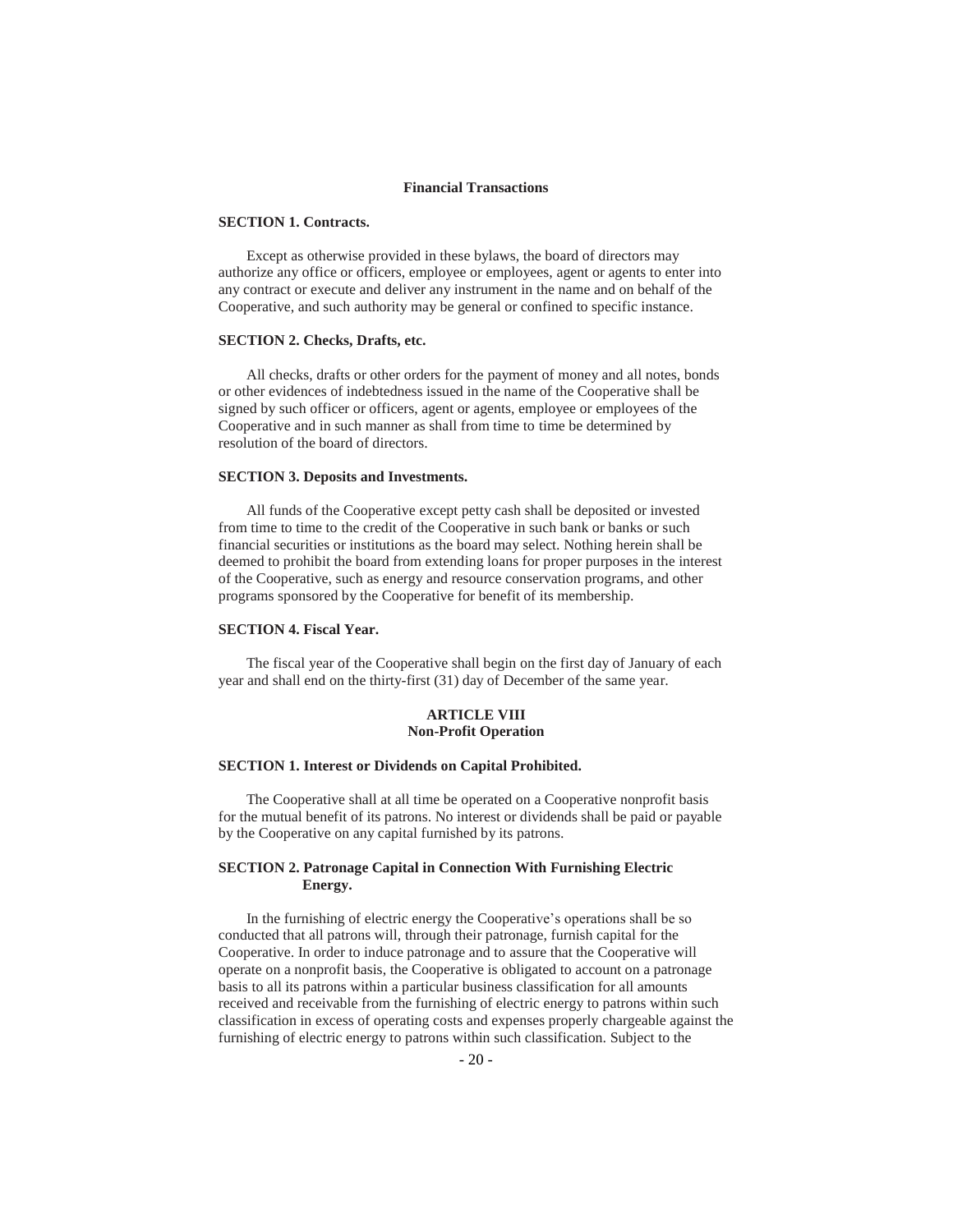provisions hereof relating to adjustments between and among classes of business, all such amounts in excess of operating costs and expenses at the moment of receipt by the Cooperative are received with the understanding that they are furnished by patrons as capital. Subject to the provisions hereof relating to adjustments between and among classes of business, the Cooperative is obligated to pay as credits to a capital account for each patron all such amounts in excess of operating costs and expenses. The books and records of the Cooperative shall be kept in such a manner that at the end of each fiscal year the amount of capital, if any, so furnished by each patron is clearly reflected and credited in an appropriate record to the capital account of each patron, and the Cooperative shall within a reasonable time after the close of the fiscal year notify each patron of the amount of capital so credited to his class of business and to his account. All such amounts credited to the capital account of any patron shall have the same status as though they had been paid to the patron in cash in pursuance of a legal obligation to do so and the patron had then furnished the Cooperative corresponding amounts of capital.

All other amounts received by the Cooperative from its operations in excess of costs and expenses shall, insofar as permitted by law, be apportioned among the various classes of business on a total patronage basis and shall be (a) used to offset any losses incurred during the current or any prior fiscal year, and (b) to the extent not needed for that purpose, allocated to its patrons within such business classifications on a patronage basis and any amount so allocated shall be included as a part of the capital credits to the accounts of patrons, as herein provided.

#### **SECTION 3. Patronage Refunds in Connection With Furnishing Other Service.**

In the event that the Cooperative should engage to a substantial extent in the business of furnishing goods or services other than electric energy, all amounts received and receivable there from, which are in excess of costs and expenses properly chargeable against the furnishing of such goods and services shall, insofar as permitted by law, be pro-rated annually on a patronage basis and returned or allocated by those patrons, members or non-members alike from whom such amounts were obtained.

#### **SECTION 4. Un-allocated Reserves.**

Notwithstanding anything to the contrary in this article, the board of directors, in its discretion, may in any given year credit to un-allocated surplus or reserves of the Cooperative a portion of the net proceeds not exceeding the amount of margins from any subsidiaries of the cooperative and other non-operating margins of the Cooperative, but not including patronage capital from the Cooperative's wholesale power supplier or cooperative lenders.

# **SECTION 5. Classification of Business.**

With respect to the furnishing of electric energy, and the allocation of capital credits in connection therewith, the board may classify the business done by the Cooperative with all of its patrons into classes of business and patronage. Such classifications shall be based on factors relating to the cost of rendering service and the rates lawfully chargeable in connection therewith in accordance with reasonable accounting, engineering and utility standards and practice. The board may apply to such classes of business formulas designed to equitably determine for each class so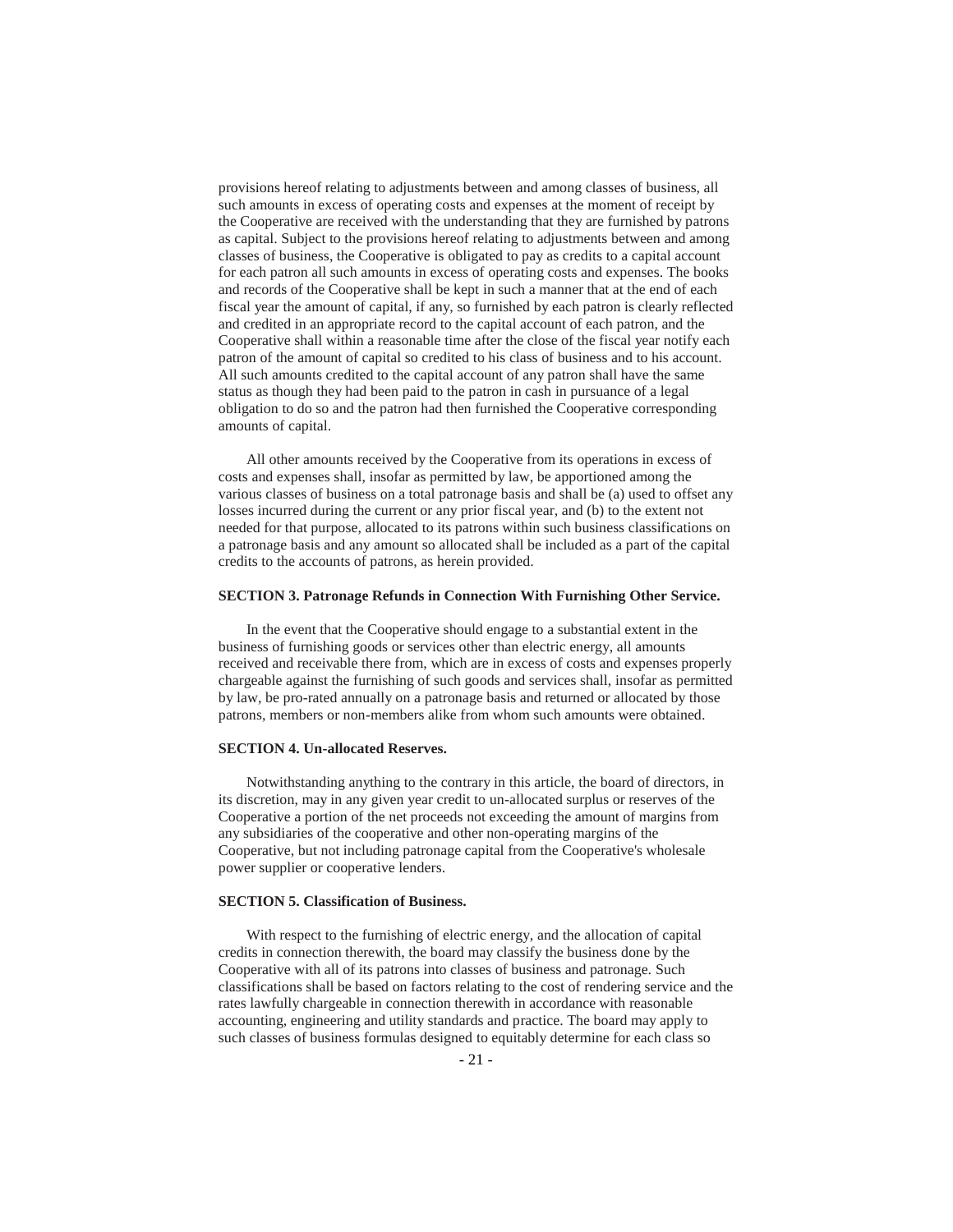established any amounts paid by patrons within such class in excess of the costs of service for such class. In developing such formulas and in determining the respective amount of capital so furnished by all patrons within such classes the board shall give regard to the level of capital contributed by each such class of business during the current or any prior fiscal year so as to equitably adjust the aggregate capital accounts between and among classes of business. If the receipts from every class of business in any year exceed the costs and expenses allocable and chargeable thereto, then the excess of receipts over expenses for each class of business shall be allocable to each such class as capital credits and to patrons within each such class as capital credits and to patrons within each such class on a dollar patronage basis. If, however, the costs and expenses chargeable or allocable against anyone or more classes of business exceed the receipts from all patrons within such class or classes of business, then such deficit shall be charged against the patronage margins otherwise assignable to any remaining class or classes of business, on a dollar volume patronage business, so that in no year shall there be credited to patrons as patronage capital an amount greater than the excess of receipts from all patrons over the costs and expenses of doing business with all patrons. All patronage margins contributed by patrons within a given class of business shall be assigned to such patrons on a dollar volume basis of patronage, but no patronage capital shall be deemed to have been contributed by, or shall be allocated to, any patron within any class of business, if the receipts from all patrons within any class of business, do not exceed the costs and expenses chargeable or allocable to such class. In the event patronage from any patron falls into two or more classes of business, capital credits assigned to such patrons shall be the net amount of the capital credits determined after debiting and crediting from all such classes of business.

#### **SECTION 6. Retirement of Patronage Capital.**

If at any time prior to dissolution or liquidation, the board of directors shall determine that the financial condition of the Cooperative shall not be impaired thereby, the capital then credited to patrons' accounts may be retired in full or in part. After April 12, 2006, the board of directors shall determine under rules of general application the method, basis, priority and order of retirement for all amounts theretofore or thereafter furnished as capital.

#### **SECTION 7. Assignment of Patronage Capital.**

Except as provided in Section 10 hereof, capital credited to the account of each patron shall be assigned only on the books of the Cooperative pursuant to written instructions from the assignor and only to successors in interest of successors in occupancy in all or part of such patrons premises served by the Cooperative unless the board of directors, acting under policies of general application, shall determine otherwise.

#### **SECTION 8. Prior Retirement to Estates of Deceased Patrons, Surviving Joint Tenants and to Aged Members.**

Notwithstanding any other provision of these bylaws, the board of directors at its discretion, shall have the power at any time upon the death of any natural patron if the legal representatives of his estate shall request in writing that the capital credited to any such patron be retired prior to the time such capital would otherwise be retired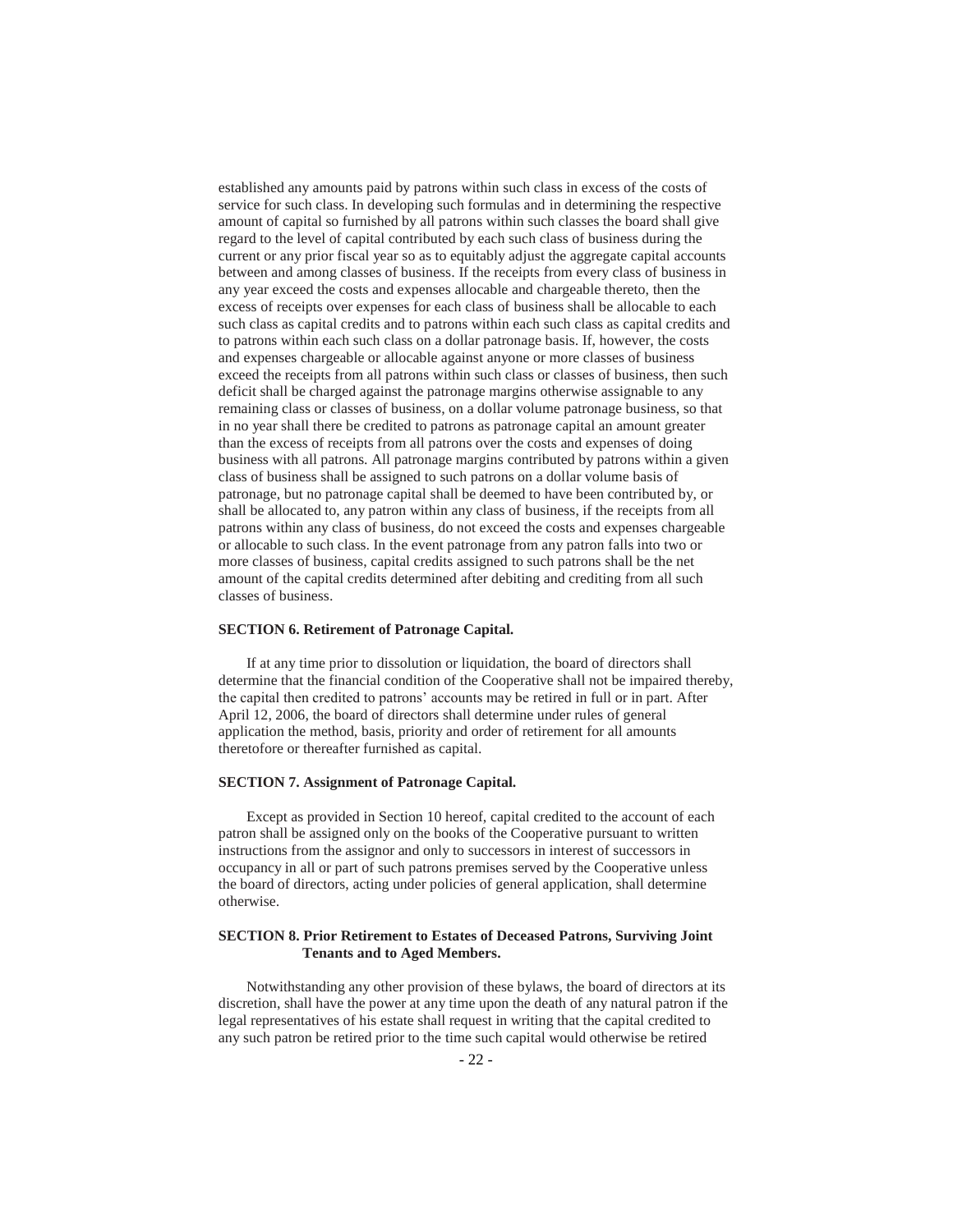under the provisions of these bylaws, to retire capital credited to any such patron immediately upon such terms and conditions as the board of directors, acting under policies of general application, and the legal representatives of such patron's estate shall agree upon; provided, however, that the financial condition of the Cooperative will not be impaired thereby. The board is authorized to provide for prior retirements to surviving joint tenancy patrons and to heirs of deceased patrons on the same basis as retirements hereunder may be made to estates of deceased patrons. The board is further authorized to provide for prior retirement of capital credits to aged members and former members provided that the financial condition of the Cooperative be not thereby impaired.

#### **SECTION 9 Security Interest in Patronage Capital.**

The Cooperative shall have a continuing security interest in the patronage capital allocated and credited to any member for any indebtedness due and owing from such member to the Cooperative. The member shall execute such documents as the Cooperative may request to create and perfect this security interest. The rights of the Cooperative under the security interest thereby granted may be exercised in the event of default in payment by the member of the member's obligations, or in the event of the bankruptcy of the member, and such indebtedness of the member shall be subtracted from the capital allocated and credited to the member in any retirement thereof made hereunder to said member or to his estate, heirs, or surviving joint members.

#### **SECTION 10. Assignment to Federated Youth Foundation, Inc.**

Any patron may assign all or any portion of the patronage capital now or hereafter expected to be credited to him pursuant to this Article VIII to Federated Youth Foundation, Inc., a charitable tax exempt trust, effective as of the date of assignment subject to the Cooperative's prior lien for unpaid charges under Section 9 of this article.

#### **SECTION 11. Forfeiture of Unclaimed Funds.**

- (a) The Cooperative shall effect the forfeiture of all unclaimed funds, including all forms of distributions or capital credits, membership fees, deposits, and dividends, and shall do the following in connection therewith;
	- (1) No earlier than three years and no later than five years after the funds are first made available to the owners, the board of directors shall declare the funds forfeited to the Cooperative unless claimed by a specified date.
	- (2) After the declaration of forfeiture, the Cooperative shall give notice that states that the funds shall be forfeited if not claimed by the specified date, which date shall be a business day at least 60 days after the mailing of the notice.
	- (3) The notice under paragraph (2) shall be mailed to the last known address of each owner and shall be published on or before the date of mailing in a newspaper published in the municipality containing the service area of the Cooperative.
	- (4) The Cooperative shall dedicate any funds remaining unclaimed after the date specified in paragraph (2) to educational purposes, limited to providing scholarships or loans to students, or to charitable purposes, as the board of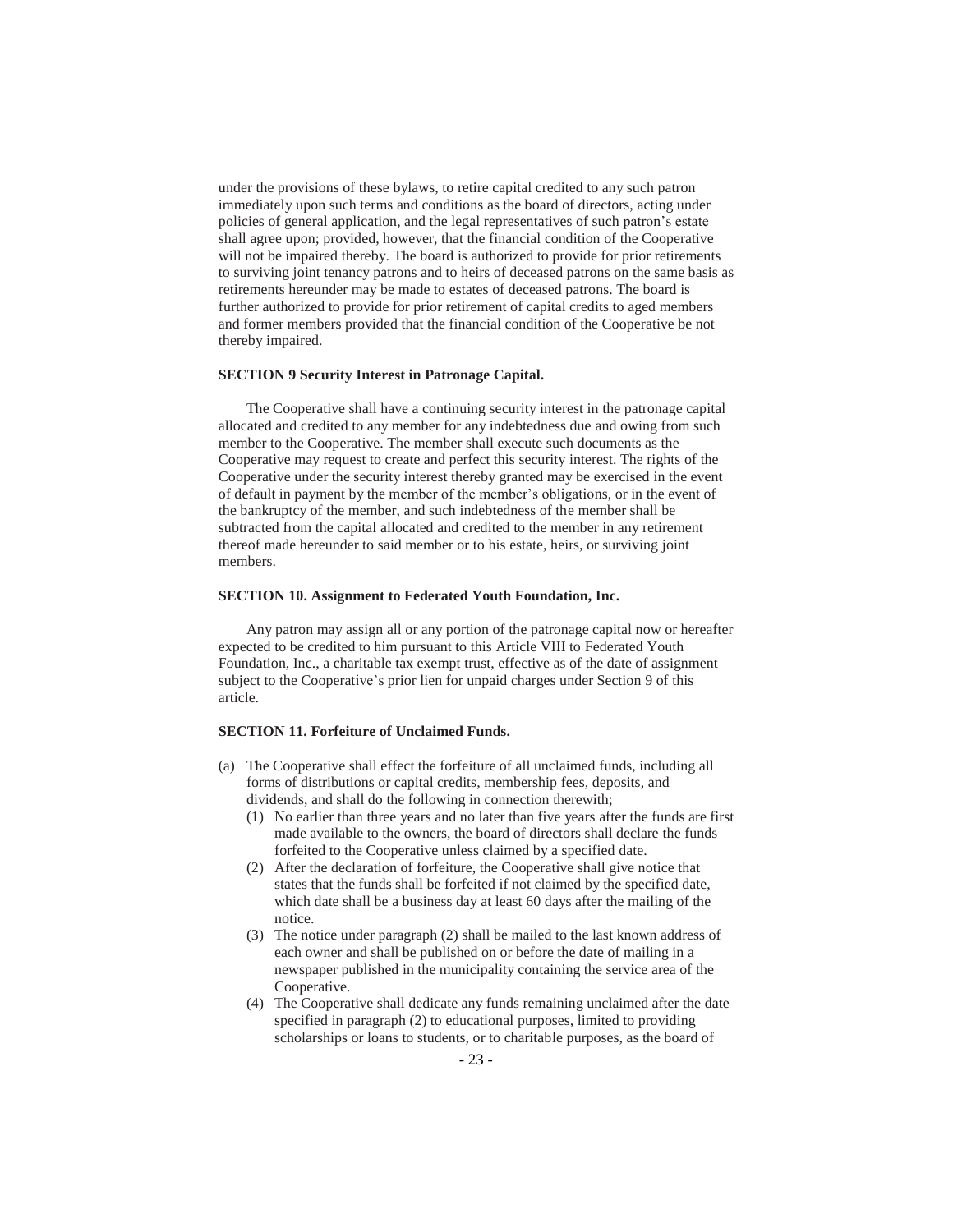directors determined, within one year after the date the funds are declared forfeited under paragraph (1). Educational purposes shall not include political purposes as defined in Section 11.01 (16), Wisconsin Statutes.

- (b) At any time subsequent to a forfeiture under this bylaw, the owner of forfeited funds may submit a claim to the board of directors and if the board determines that the person owned the funds at the time of the forfeiture, it shall refund the funds to the person.
- (c) The board of directors may establish a reasonable reserve for payment of claims, which reserve shall be credited to patrons in accordance with the ratio which their patronage bears to total patronage. This reserve shall be reimbursed for claims charged thereto, out of funds subsequently declared forfeited.

#### **SECTION 12. Contractual Obligations.**

The patrons of the Cooperative, by dealing with the Cooperative, acknowledge that the term and provisions of the articles of incorporation and bylaws and of the policies, rules and regulations adopted or authorized by the board of directors shall constitute and be a contract between the Cooperative and each patron, and both the Cooperative and the patrons are bound by such contract, as fully as though each patron had individually signed a separate instrument containing such terms and provisions. The provisions of this section of the bylaws shall be called to the attention of each patron of the Cooperative by posting in a conspicuous place in the Cooperative office.

#### **ARTICLE IX Disposition Of Property And Procedure For Sale Of All Or Substantially All Of The Cooperative Property**

#### **SECTION 1. Disposition of Property.**

The Cooperative may not sell, lease or otherwise dispose of or encumber all or any substantial portion of its property unless such sale, lease or other disposition is authorized at a meeting of the members thereof by the affirmative vote of not less than three-fourths (3/4) of all of the members of the Cooperative, and unless the notice of such proposed sale, lease or other disposition shall have been contained in the notice of the meeting; provided, however, that notwithstanding anything herein contained, the board of the Cooperative, without authorization by the members thereof, shall have full power and authority to authorize the execution and delivery of a mortgage or mortgages or a deed or deeds of trust upon, or the pledging or encumbering of, any or all of the property, assets, rights, privileges, licenses, franchises and permits of the Cooperative, whether acquired or to be acquired, and wherever situated, as well as the revenues and income therefrom, all upon such terms and conditions as the board shall determine, to secure any indebtedness of the Cooperative; provided further that the board may upon the authorization of a majority of those members of the Cooperative present at a meeting of the members thereof, sell, lease or otherwise dispose of all or a substantial portion of its property to or merge or consolidate with another cooperative or foreign cooperative doing business in this State pursuant to Chapter 185, Wisconsin Statutes, and further provided such other cooperative is primarily engaged in producing or furnishing electric power or energy to its members.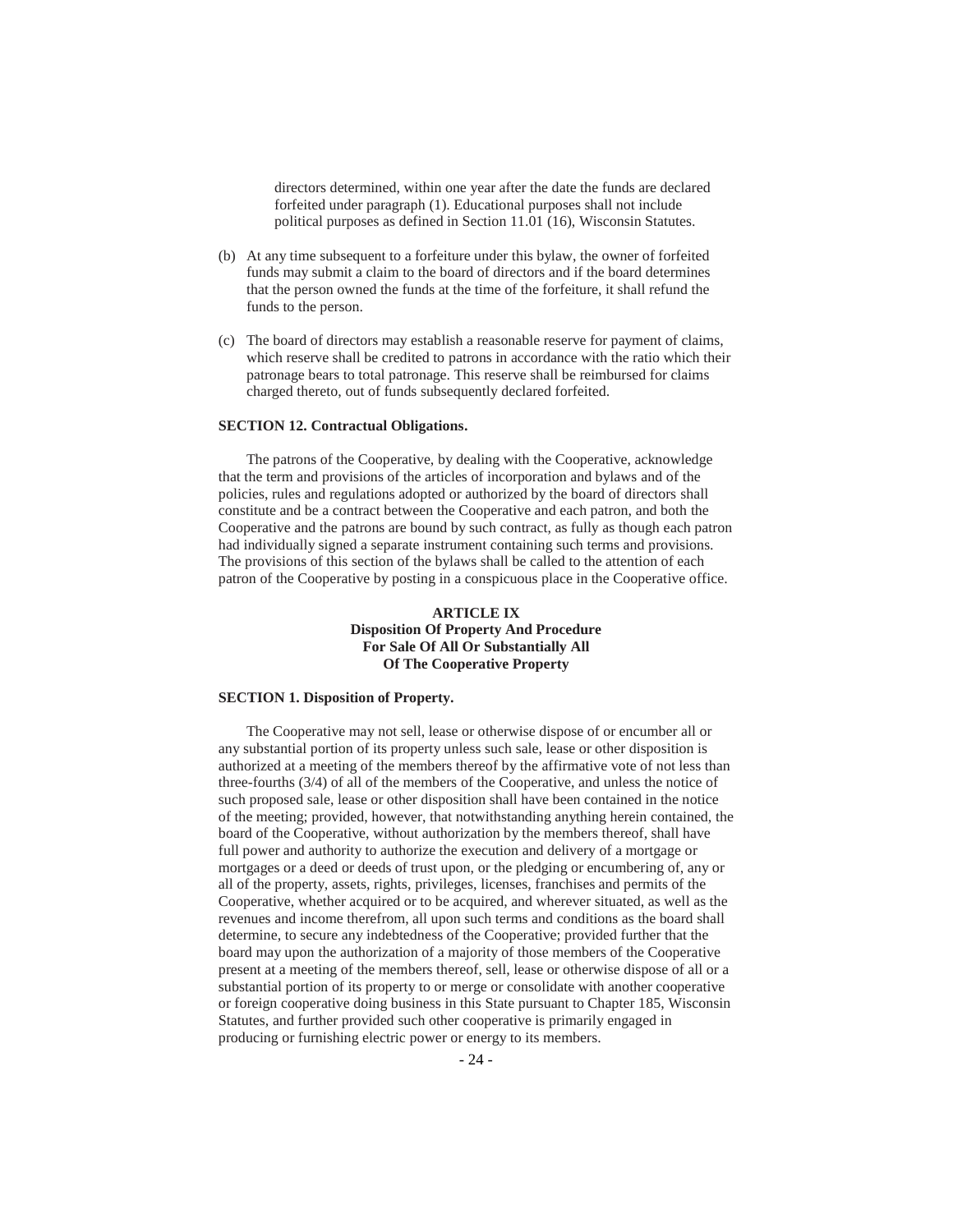#### **SECTION 2. Procedure for the Sale of All or Substantially all of the Cooperative Property.**

If at any time the Cooperative shall receive an offer to buy, lease, transfer to or take by assignment, all or substantially all of its property from a person or organization which is other than an electric cooperative organized under Chapter 185 of the Wisconsin Statutes which has been engaged in producing or furnishing electric power to its members at cost and without profit for at least two years prior thereto, or other than an entity resulting from the merger or consolidation of electric cooperatives meeting the foregoing qualifications, it shall be the duty of the board of directors and it is authorized to determine, in its sole discretion, whether or not such offer shall be submitted to the Cooperative membership for vote. The board of directors shall base its decision on what it considers to be in the best interest of the Cooperative and its members. Among other factors, it shall consider what it believes would be the effect of a sale, lease, transfer or assignment on the dependability and adequacy of service necessary to meet the present and future needs of its members and the rates to be charged therefore. If the board of directors shall determine that such offer shall be submitted to the membership it shall first adopt a resolution to that affect.

# **ARTICLE X Seal**

The Corporate Seal of the Cooperative shall have inscribed thereon the name of the Cooperative and the words "Corporate Seal Wisconsin".

#### **ARTICLE XI**

#### **Miscellaneous**

#### **SECTION 1. Membership in Other Organizations.**

The Cooperative shall not become a member of or purchase stock in any other organization without an affirmative vote of the board of directors.

#### **SECTION 2. Waiver of Notice.**

Any member or board member may waive in writing any notice of a meeting required to be given by these bylaws. The attendance of a member or board member at any meeting shall constitute a waiver of notice of such meeting by such member or board member, except in case a member or board member shall attend a meeting for the express purpose of objecting to the transaction of any business on the grounds that the meeting has not been lawfully called or convened.

#### **SECTION 3. Dispute Resolution.**

Any and all disputes, claims or controversies arising from or related in any way to the Cooperative's provision of electric energy or other services, or its furnishing of any goods or its conduct of its operations, that are not resolved by agreement of the parties, shall, at the request of any party, be resolved by binding arbitration by an impartial arbitrator or panel of arbitrators, pursuant to written procedures to be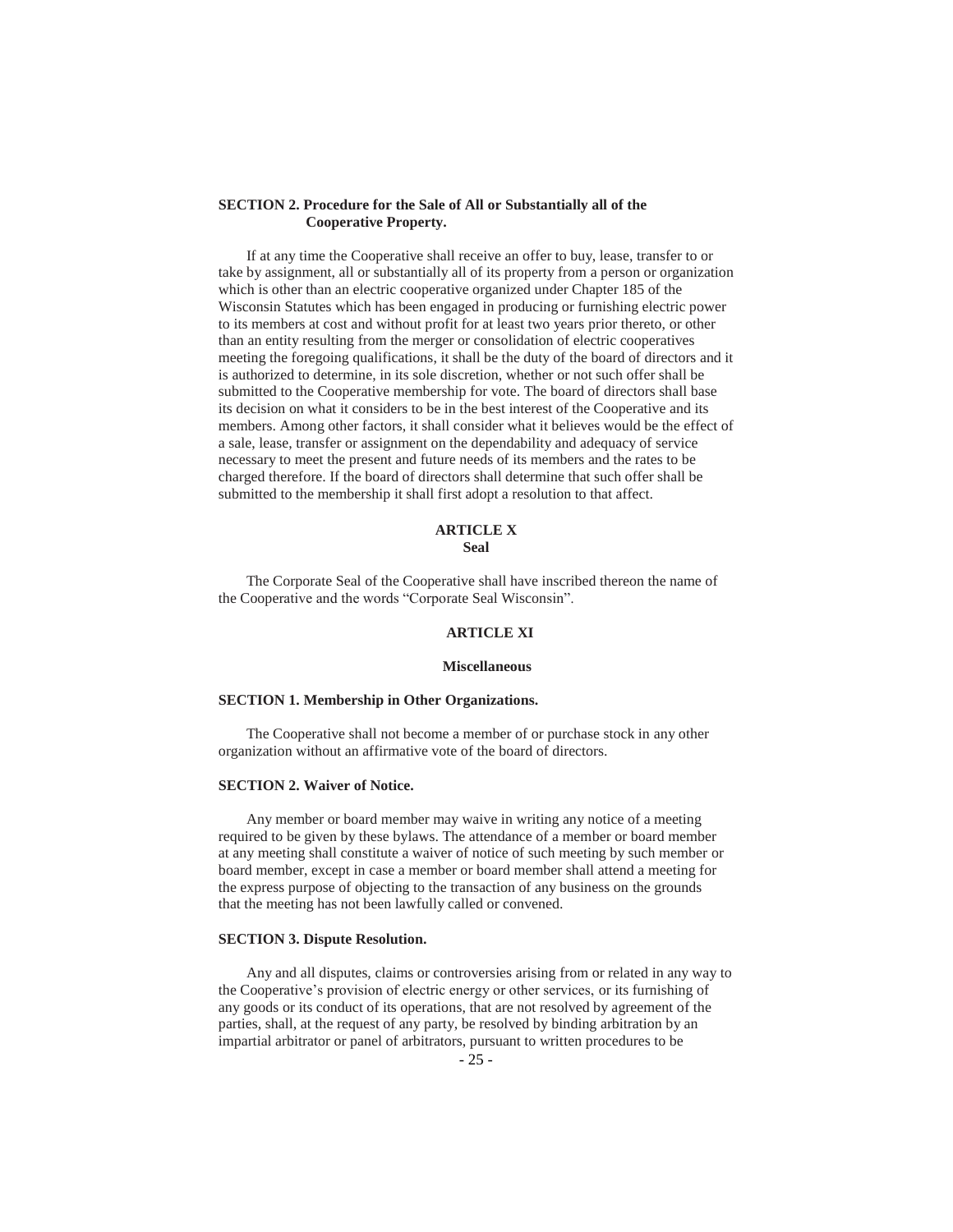established from time to time by the board of directors; provided, however, that matters within the jurisdictional limits of the small claims courts may be pursued in such courts. As with the other terms of the contract between the patrons and the Cooperative, each patron, member or non-member alike, and the Cooperative agree to arbitrate all such claims or controversies according to this bylaw and the regulations and policies prescribed by the board of directors pursuant to this bylaw, and further agree to abide by and perform any resulting arbitration awards.

## **ARTICLE XII Indemnification Of Officers, Directors, and Employees**

To the extent permitted by law, the Cooperative shall indemnify an individual against liability and expenses incurred in any proceeding in which the individual was joined as a party because of his/her service at anytime as an officer or director of this Cooperative, and shall indemnify employees to the same extent permitted for officers and directors. Entitlement to indemnification shall be determined by majority vote of the disinterested directors. If a quorum cannot be obtained, then the determination shall be made by a majority vote of a committee duly appointed by the board of directors or by independent legal counsel selected by the board. The board may in any event refer the matter to the members for their determination by majority vote at a meeting of the disinterested members duly called and held.

# **ARTICLE XIII Amendments**

These bylaws may be altered, amended or repealed by a majority of the members of the Cooperative voting at any annual or special meeting; provided, however, that these bylaws shall not be altered, amended or repealed at any meeting of the members unless notice of the purpose of such alterations, amendments, or repeal shall have been contained in the notice of such meeting and provided, further, that the provisions relating to the disposition of property, other than mortgage or merger with another electric cooperative, as set forth in Article IX of these bylaws shall not be amended or repealed except by a vote of at least three-fourths (3/4) of all the members. To the extent allowed by law, any amendment offered from the floor at any such meeting which is germane to any amendment or resolution specified or referred to in the notice of the meeting may be acted upon with the same force and effect as though set forth in the notice of the meeting, and, in the event such germane amendment is adopted, it shall have the same effect as though adopted by all members voting in person.